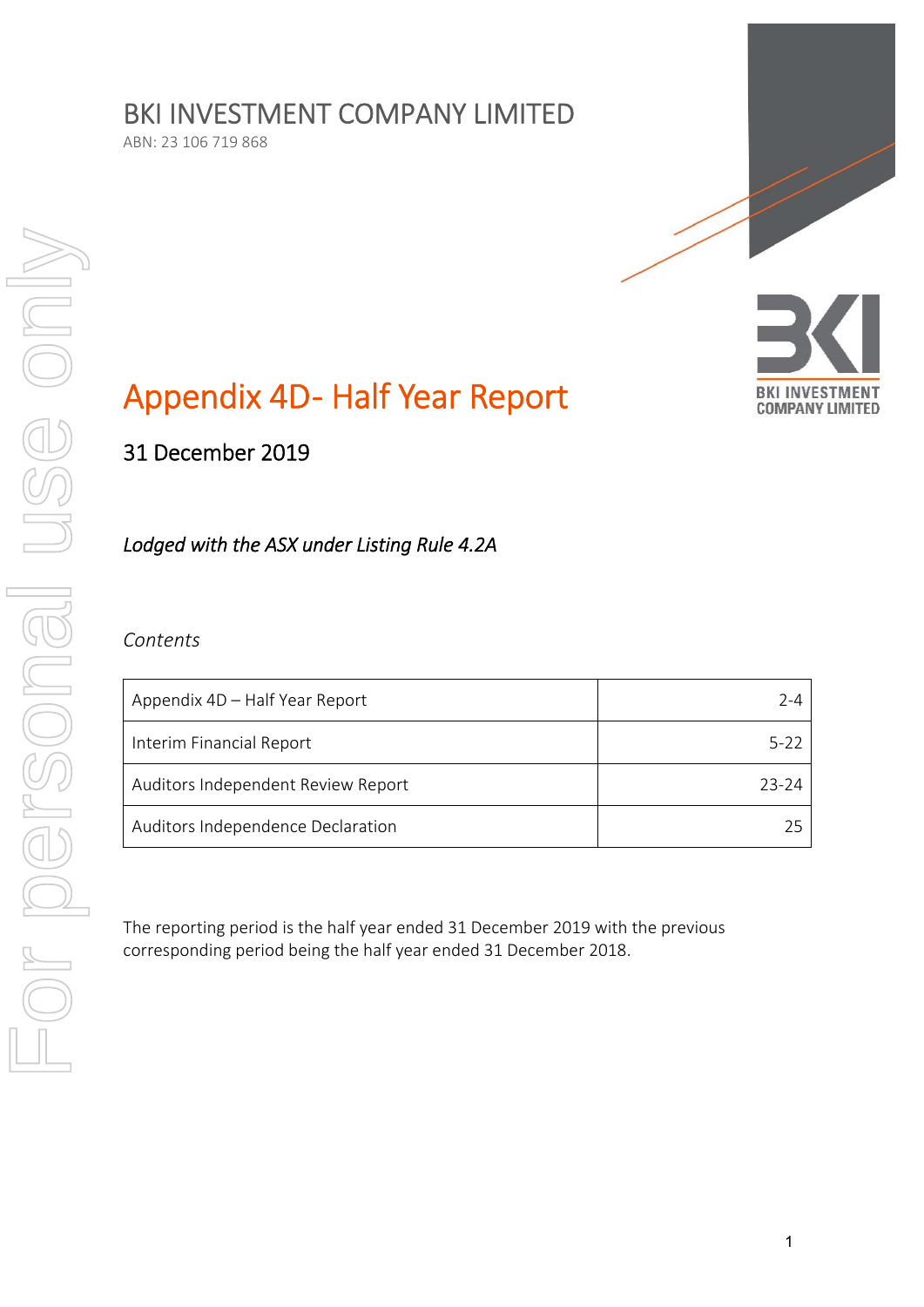

# **BKI Investment Company Limited Half Year ended 31 December 2019**

# **Appendix 4D – Half Year Report**

# **Results for Announcement to the Market**

|                                       |      |        |    | <b>Dec</b><br>2019 |      | <b>Dec</b><br>2018 |
|---------------------------------------|------|--------|----|--------------------|------|--------------------|
|                                       |      | Change |    | \$'000             |      | \$'000             |
| <b>Revenue Performance:</b>           |      |        |    |                    |      |                    |
| Investment revenue - Ordinary         | Up   | 0.8%   | to | 26,971             | from | 26,769             |
| Special investment revenue            | Down | 95.8%  | to | 1,005              | from | 24,044             |
| Total income from ordinary activities | Down | 45.5%  | to | 28,381             | from | 52,052             |

#### **Profits:**

| Operating result after tax - before special<br>investment revenue and applicable tax | Down | 3.8%  | to | 24.521 | from | 25,479 |
|--------------------------------------------------------------------------------------|------|-------|----|--------|------|--------|
| Special investment revenue net of<br>applicable tax                                  | Down | 95.5% | to | 979    | from | 21,617 |
| Net profit from ordinary activities after tax<br>attributable to shareholders        | Down | 45.9% | to | 25,500 | from | 47.096 |
| Net profit attributable to shareholders                                              | Down | 45.9% | to | 25.500 | from | 47.096 |

|                                                                                  |      |        |    | <b>Dec</b><br>2019 |      | <b>Dec</b><br>2018 |
|----------------------------------------------------------------------------------|------|--------|----|--------------------|------|--------------------|
|                                                                                  |      | Change |    | Cents              |      | Cents              |
| Earnings per share:                                                              |      |        |    |                    |      |                    |
| Basic earnings per share before special<br>investment revenue and applicable tax | Down | 4.6%   | to | 3.35               | from | 3.51               |
| Basic earnings per share after special<br>investment revenue                     | Down | 46.3%  | to | 3.48               | from | 6.48               |

#### **Dividends per share:**

| Interim – Ordinary | Steady |      | at | $3.625$ from |      | 3.625 |
|--------------------|--------|------|----|--------------|------|-------|
| Interim – Special  | Down   | 100% | to | nil          | from | 1.500 |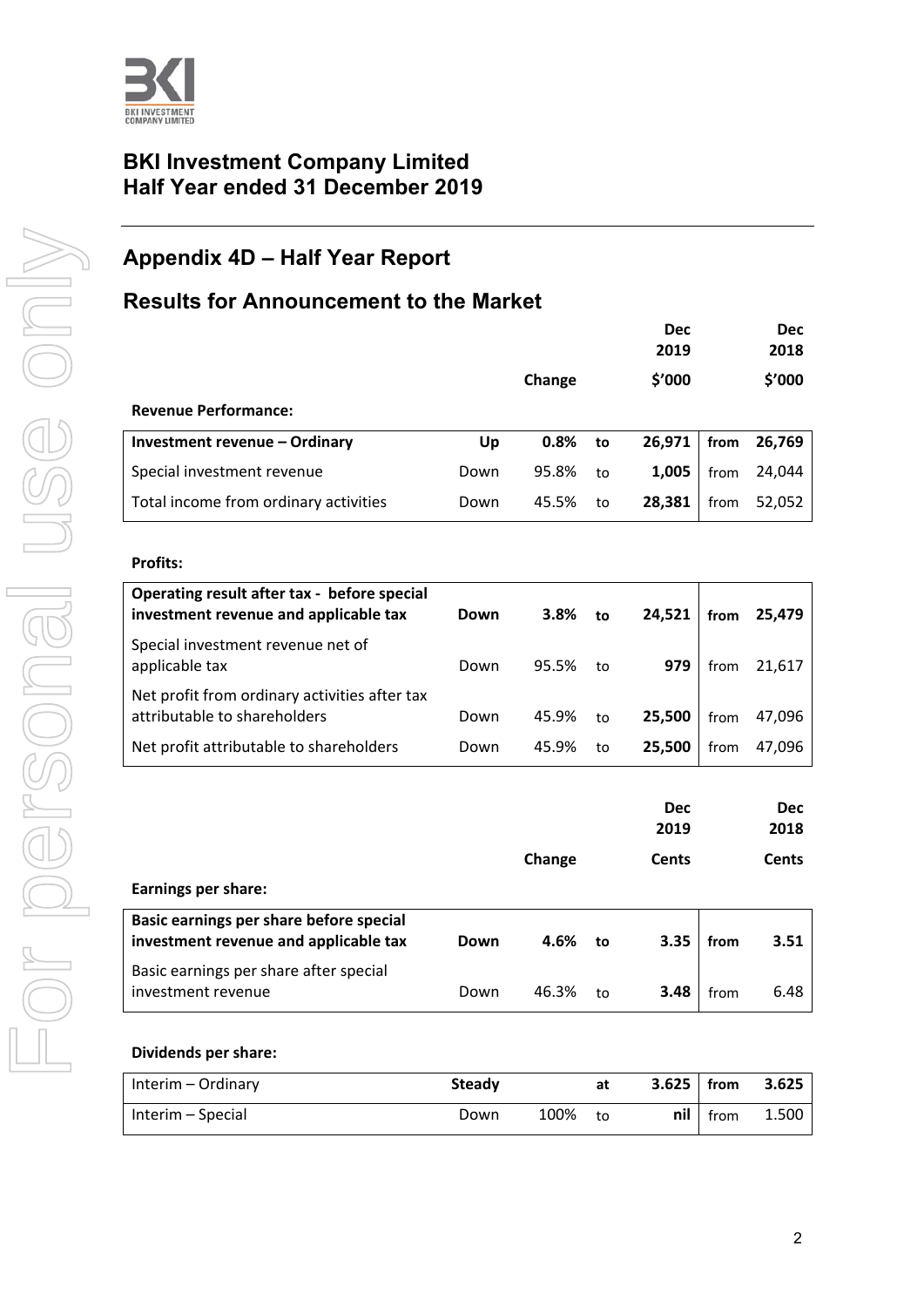

# **BKI Investment Company Limited Half Year ended 31 December 2019**

# **Appendix 4D – Half Year Report**

# **Results for Announcement to the Market (continued)**

### **Explanation of Operating Results**

The net operating result after tax for the half year ended 31 December 2019 excluding special investment revenue was \$24.5 million, a decrease of 3.8% over the previous corresponding period.

The net operating profit after tax for the half year including special investment revenue was \$25.5 million, a decrease of 45.9% over the previous corresponding period. This was largely due to the large amount of special dividends received during the previous half year; including the fully franked special dividend component of the BHP off-market buy-back, and a noncash unfranked dividend recognised from the Coles-Wesfarmers demerger.

Basic earnings per share before special investment revenue was 4.6% lower at 3.35 cents per share. While dividends and distributions were slightly higher, the revenue for bank deposits that BKI received was down 67% to only \$0.4 million due to lower term deposit rates on offer, compared to \$1.2 million last year. Basic earnings per share decreased 46.3% to 3.48 cents per share, driven by the significant decrease in special dividends received this year.

|                                                                                 | <b>Ordinary</b><br><b>Operations</b><br>Dec 2019<br>\$'000 | <b>Special</b><br><b>Investment</b><br><b>Revenue</b><br>Dec 2019<br>\$'000 | <b>Statutory</b><br><b>Numbers</b><br>Dec 2019<br>\$'000 | Statutory<br><b>Numbers</b><br>Dec 2018<br>\$'000 |
|---------------------------------------------------------------------------------|------------------------------------------------------------|-----------------------------------------------------------------------------|----------------------------------------------------------|---------------------------------------------------|
| Revenue from investment portfolio<br>Revenue from bank deposits<br>Other income | 26,971<br>403<br>2                                         | 1,005                                                                       | 27,976<br>403<br>2                                       | 50,813<br>1,239                                   |
| Income from operating activities                                                | 27,376                                                     | 1,005                                                                       | 28,381                                                   | 52,052                                            |
| Operating expenses                                                              | (1, 123)                                                   |                                                                             | (1, 123)                                                 | (1,068)                                           |
| Operating result before tax                                                     | 26,253                                                     | 1,005                                                                       | 27,258                                                   | 50,984                                            |
| Income tax expense                                                              | (1,732)                                                    | (26)                                                                        | (1,758)                                                  | (3,888)                                           |
| <b>Net operating result</b>                                                     | 24,521                                                     | 979                                                                         | 25,500                                                   | 47,096                                            |
| Basic and diluted earnings per                                                  | <b>Cents per</b><br>share                                  |                                                                             | <b>Cents per</b><br>share                                | Cents per<br>share                                |
| share                                                                           | 3.35                                                       |                                                                             | 3.48                                                     | 6.48                                              |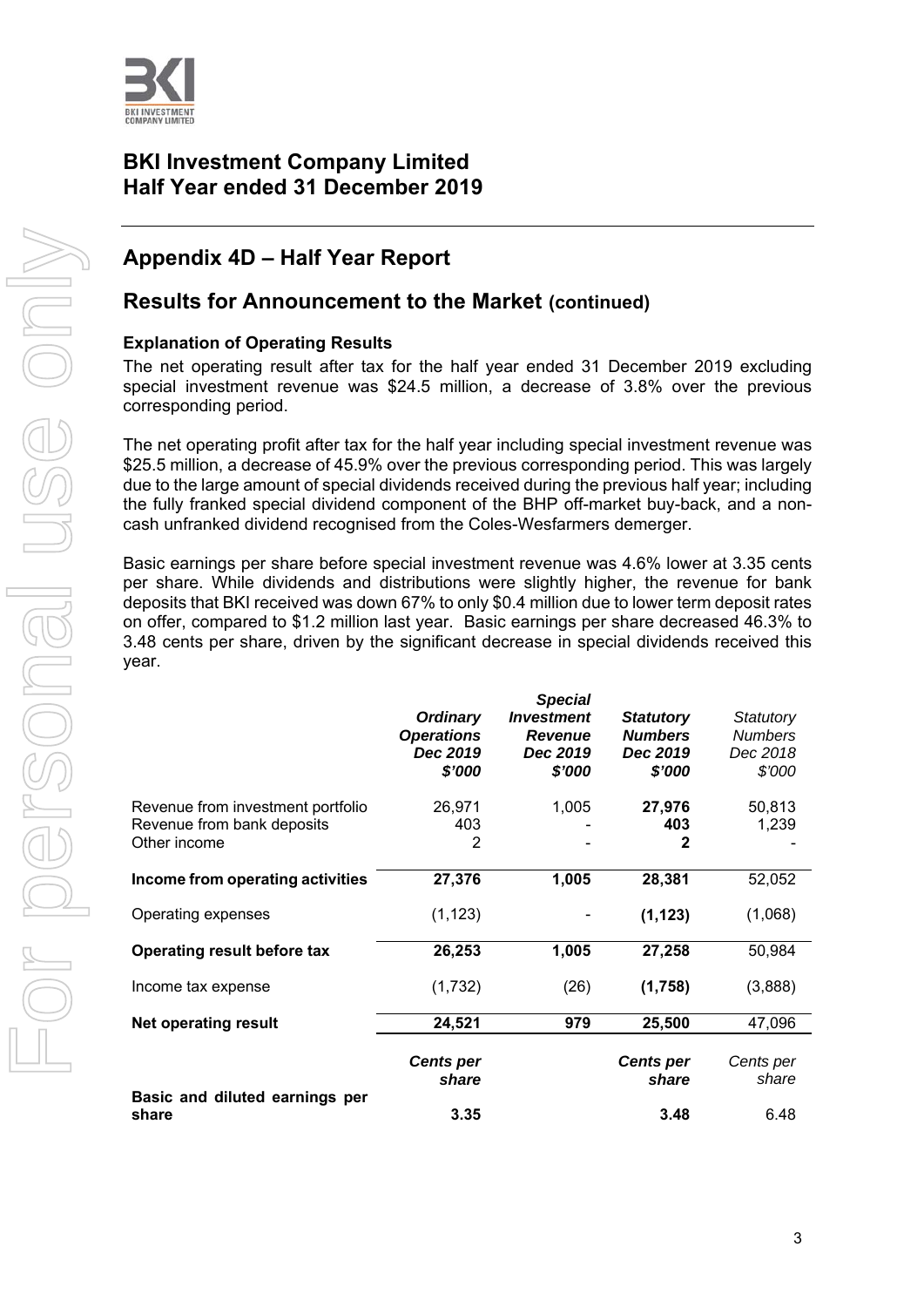

# **BKI Investment Company Limited Half Year ended 31 December 2019**

# **Appendix 4D – Half Year Report**

# **Results for Announcement to the Market (continued)**

# **NTA Backing**

|                                                          | 31 Dec 2019 31 Dec 2018 |             |
|----------------------------------------------------------|-------------------------|-------------|
| Net tangible asset backing per ordinary share before tax | <b>166.3 cents</b>      | 150.5 cents |
| Net tangible asset backing per ordinary share after tax  | <b>156.1 cents</b>      | 145.8 cents |

### **Additional Dividend Information**

The directors have declared an interim ordinary dividend of 3.625 cents per share, fully franked at the tax rate of 30%. The dividend will be paid on Thursday 27 February 2020, the ex-dividend date is Friday 7 February 2020, and the Record Date for determining entitlements to the dividend is Monday 10 February 2020.

The Company will continue its Dividend Reinvestment Plan, offering shareholders the opportunity to receive additional shares in the Company instead of receiving cash dividends. The Dividend Reinvestment Plan will be offered at no discount. The last date for the receipt of an election notice to participate in the Dividend Reinvestment Plan is Tuesday 11 February 2020.

Shareholders can update their election notices electronically by following the link on the Share Registry page of the BKI website. (https://bkilimited.com.au/share-registry/)

Shareholders are also reminded that BKI does not pay dividends by cheque to shareholders with a registered address in Australia or New Zealand. These shareholders need to complete a direct credit form and return it to BKI's share registry. Shareholders can obtain the relevant form by following the link to BKI's Share Registry:

(https://www.advancedshare.com.au/Investor-Login/)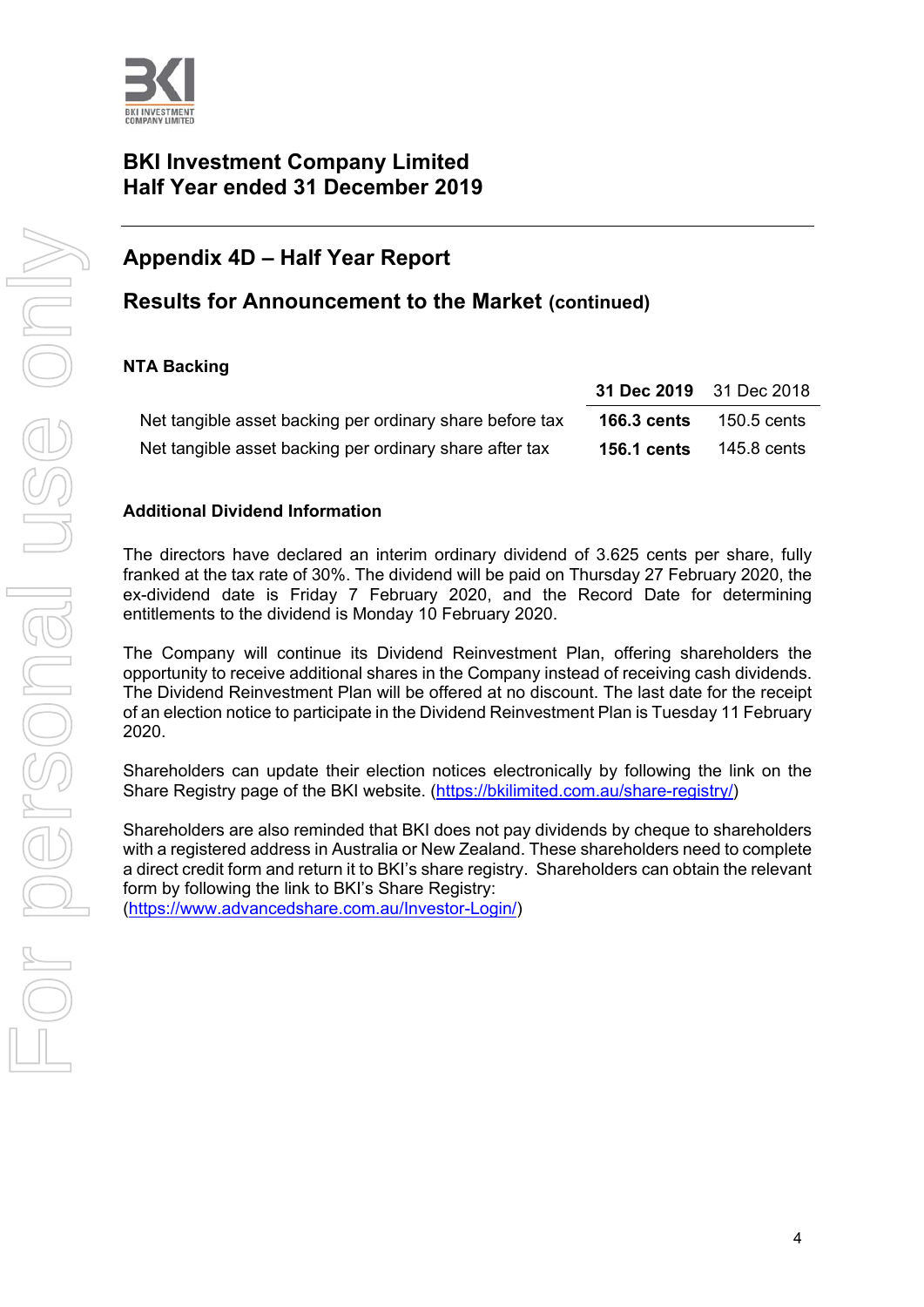

**ABN 23 106 719 868**

# INTERIM FINANCIAL REPORT FOR THE HALF YEAR ENDED 31 DECEMBER 2019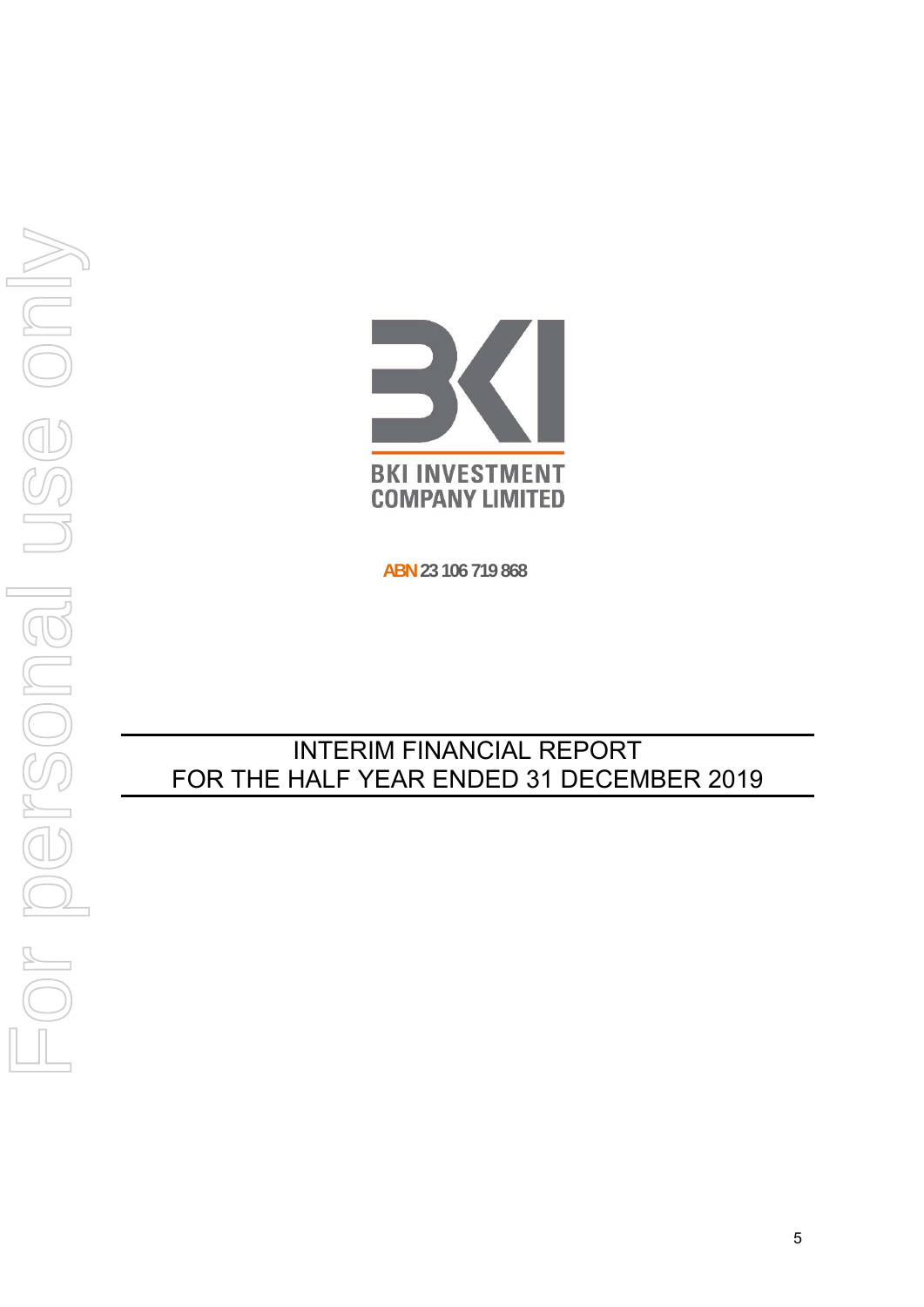

#### **BKI INVESTMENT COMPANY LIMITED ABN: 23 106 719 868**

# **CORPORATE DIRECTORY**

#### **Directors**

Robert Dobson Millner Non-Executive Director and Chairman David Capp Hall, AM Independent Non-Executive Director Ian Thomas Huntley Independent Non-Executive Director Alexander James Payne Non-Executive Director

#### **Investment Manager**

Contact Asset Management Pty Limited (**Contact**) *BKI Portfolio Managers appointed by Contact*  Tom Millner and Will Culbert

#### **Company Secretary**

Jaime Pinto

#### **Registered Office**

Level 14, 151 Clarence Street Sydney NSW 2000

Telephone: (02) 9210 7000 Facsimile: (02) 9210 7099

Postal Address: GPO Box 5015 Sydney 2001

#### **Auditors**

MGI Sydney Assurance Services Pty Limited Level 5 6 O'Connell Street SYDNEY NSW 2000

#### **Share Registry**

Advanced Share Registry Services Limited 110 Stirling Highway Nedlands WA 6009

#### **Australian Stock Exchange Code**

Ordinary Shares **BKI** 

#### **Website**

www.bkilimited.com.au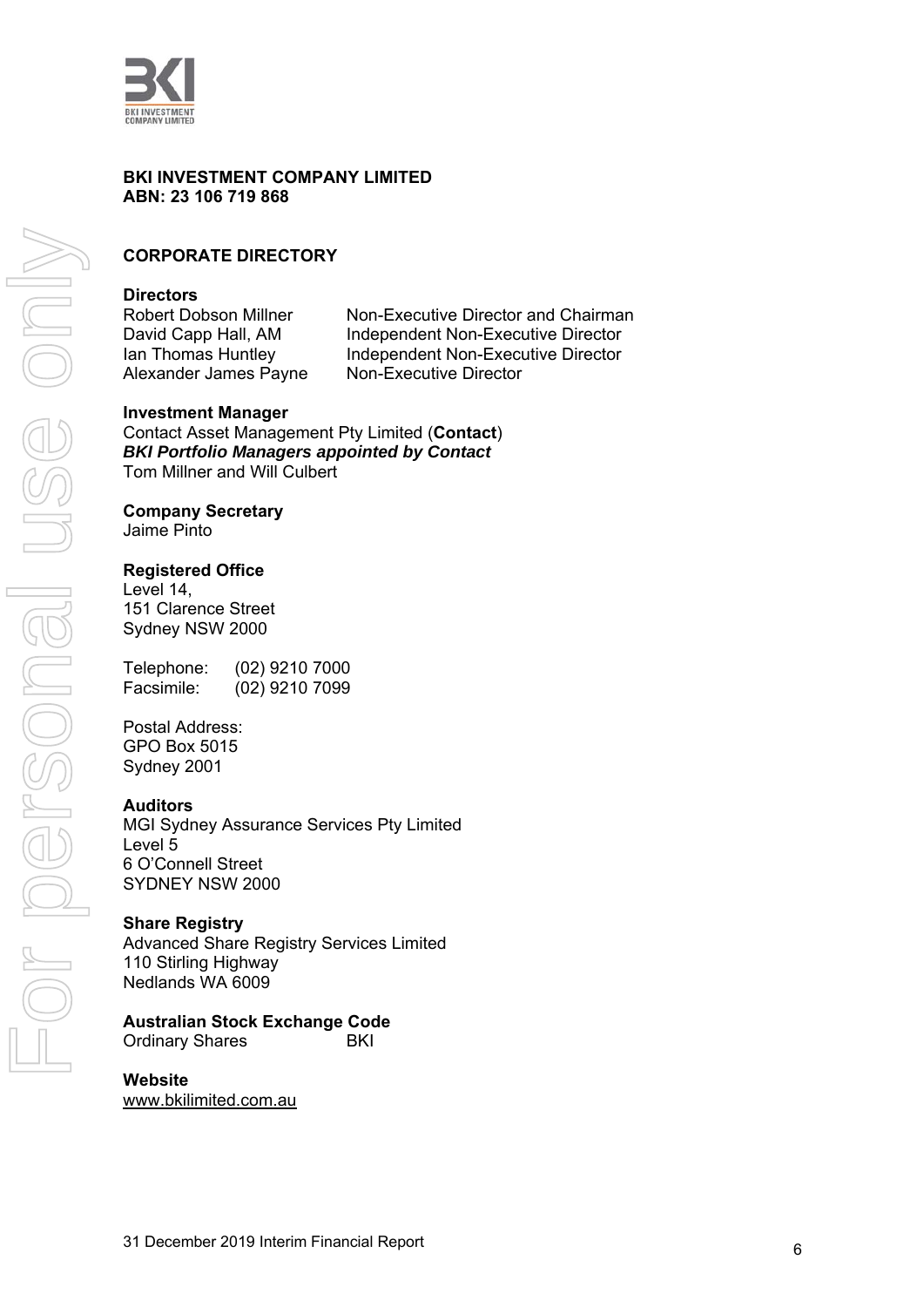

# **DIRECTORS' REPORT**

The Directors of BKI Investment Company Limited ("the Company") present the following report on the Company and its controlled entities ("the Group") for the six months to 31 December 2019.

#### **1. Directors**

The following persons were Directors of the Company during the half year to the date of this report:

Alexander James Payne Non Executive Director

Robert Dobson Millner Non Executive Chairman David Capp Hall, AM Independent Non Executive Director Ian Thomas Huntley **Independent Non Executive Director** 

#### **2. Review of the Group's operations and results**

#### *Corporate Objectives*

The Group aims to generate an increasing income stream for distribution to shareholders in the form of fully franked dividends to the extent of available imputation tax credits, through long-term investment in a portfolio of assets that are also able to deliver long term capital growth to shareholders.

#### *Investment Strategy*

The Group is a research driven, long term investor focusing on well managed companies, with a profitable history and that offer attractive dividend yields. Stock selection is bottom up, focusing on the merits of individual companies rather than market and economic trends.

#### *Financial Performance*

The consolidated profit for the half year ending 31 December 2019 was \$25.5 million (2018: \$47.1 million). Special investment revenue decreased to \$1.0 million (2018: \$24.0 million), with the previous period including an abnormally high level of special dividends including the fully franked special dividend component of the BHP off-market buy-back and an unfranked demerger dividend from Wesfarmers.

Operating result after tax excluding special investment revenue decreased by 3.8% to \$24.5 million (2018: \$25.5 million).

Basic earnings per share excluding special investment revenue for the half year ending 31 December 2019 was 4.6% lower at 3.35 cents per share. While dividends and distributions were slightly higher than the prior period, the revenue for bank deposits that BKI received was down 67% to only \$0.4 million compared to \$1.2 million last year due to lower term deposit rates on offer. Basic earnings per share decreased 46.3% to 3.48 cents per share, driven by the significant decrease in special dividends received this year.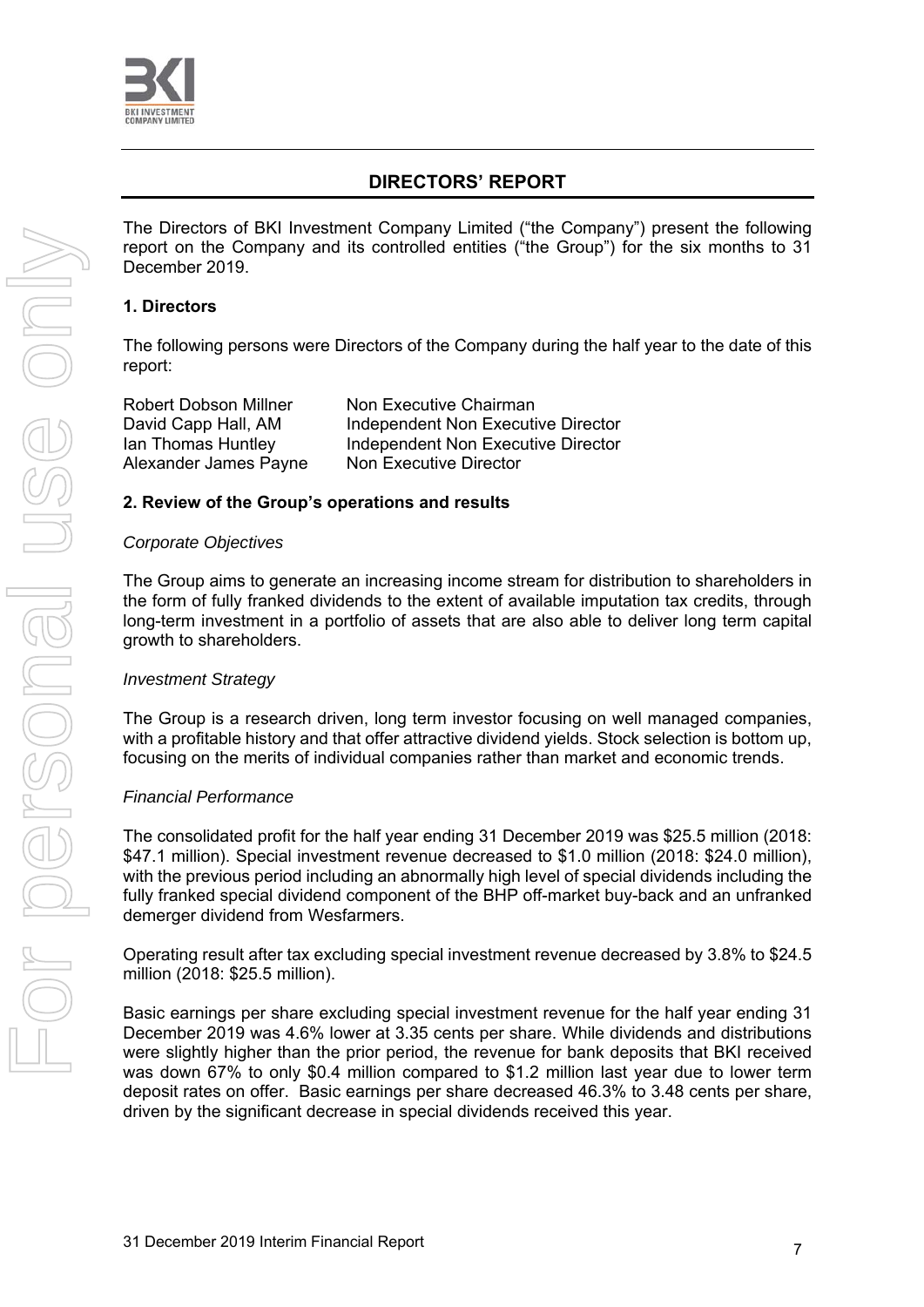

# **DIRECTORS' REPORT (continued)**

#### **3. Significant changes in the state of affairs**

Other than as stated in the Financial Report, there were no significant changes in the state of affairs of the Company during the reporting period.

#### **4. Auditor's Independence declaration**

A copy of the auditor's independence declaration as required under section 307C of the *Corporations Act 2001* is set out on page 25.

### **5. Rounding**

The amounts contained in this report and in the half year financial report have been rounded to the nearest \$1,000 (where rounding is applicable) under the option available to the Company under ASIC Corporations Instrument (Rounding in Financial/ Directors' Reports) 2016/191. The Company is an entity to which the legislative instrument applies.

This report is made in accordance with a resolution of the Directors.

**Robert D Millner Director** 

**Sydney 21 January 2020**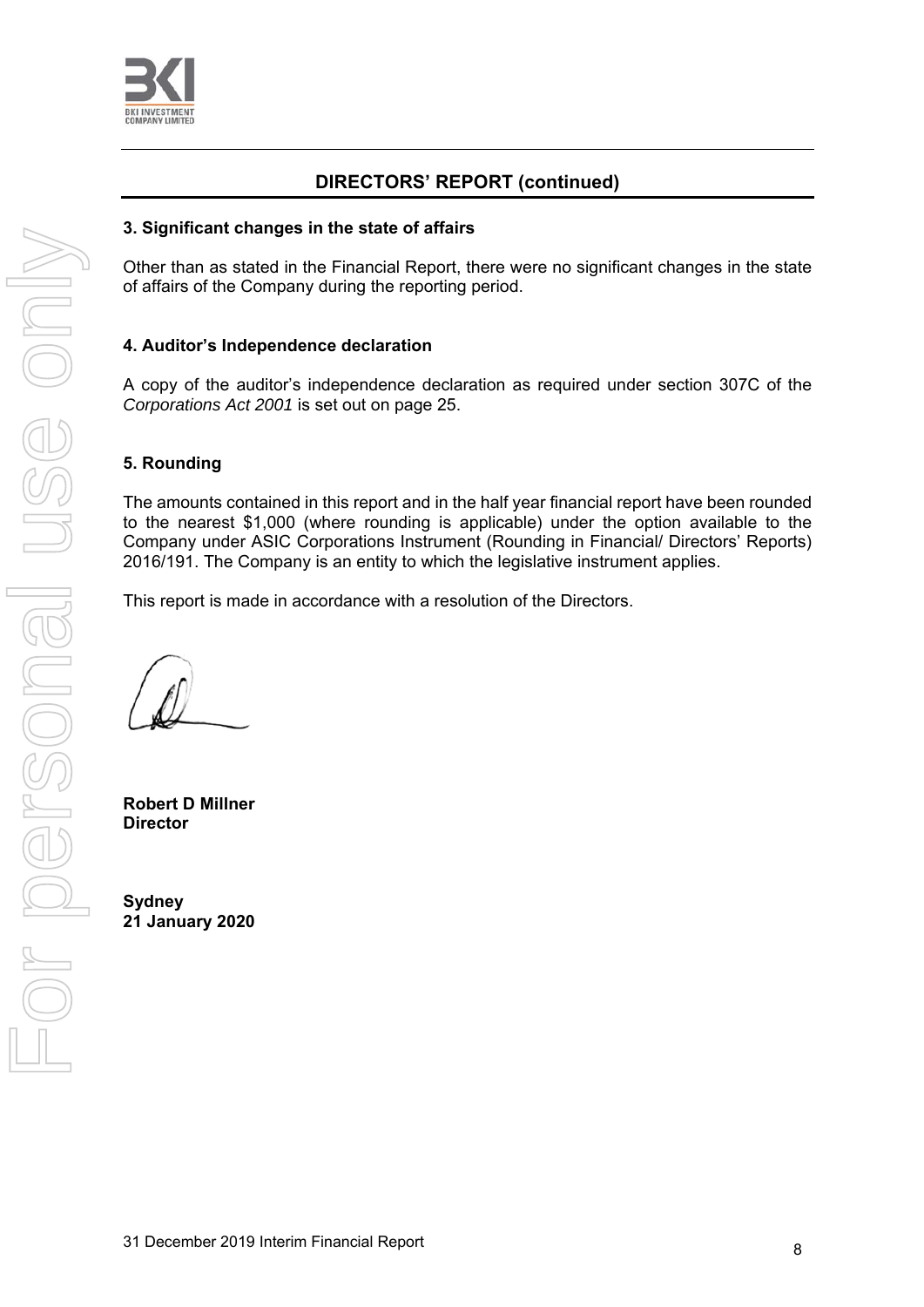

# **CONSOLIDATED INCOME STATEMENT FOR THE HALF YEAR TO 31 DECEMBER 2019**

|                                                                              | <b>Note</b>      | <b>Dec 19</b>  | Dec 18  |
|------------------------------------------------------------------------------|------------------|----------------|---------|
|                                                                              |                  | \$'000         | \$'000  |
| Revenue from investment portfolio                                            | 3(a)             | 26,971         | 26,769  |
| Revenue from bank deposits                                                   | 3 <sub>(c)</sub> | 403            | 1,239   |
| Other income                                                                 |                  | $\overline{2}$ |         |
| Income from operating activities before special<br>investment revenue        |                  | 27,376         | 28,008  |
| Operating expenses                                                           | 4                | (1, 123)       | (1,068) |
| Operating result before income tax expense and<br>special investment revenue |                  | 26,253         | 26,940  |
| Special investment revenue                                                   | 3(b)             | 1,005          | 24,044  |
| Net profit before income tax                                                 |                  | 27,258         | 50,984  |
| Income tax expense                                                           |                  | (1,758)        | (3,888) |
| Net operating profit for the half year                                       |                  | 25,500         | 47,096  |
| Profit for the half year attributable to members<br>of the Company           |                  | 25,500         | 47,096  |
|                                                                              |                  | <b>Cents</b>   | Cents   |
| Basic and diluted earnings per share including<br>special investment revenue | 5                | 3.48           | 6.48    |

This Income Statement should be read in conjunction with the accompanying notes.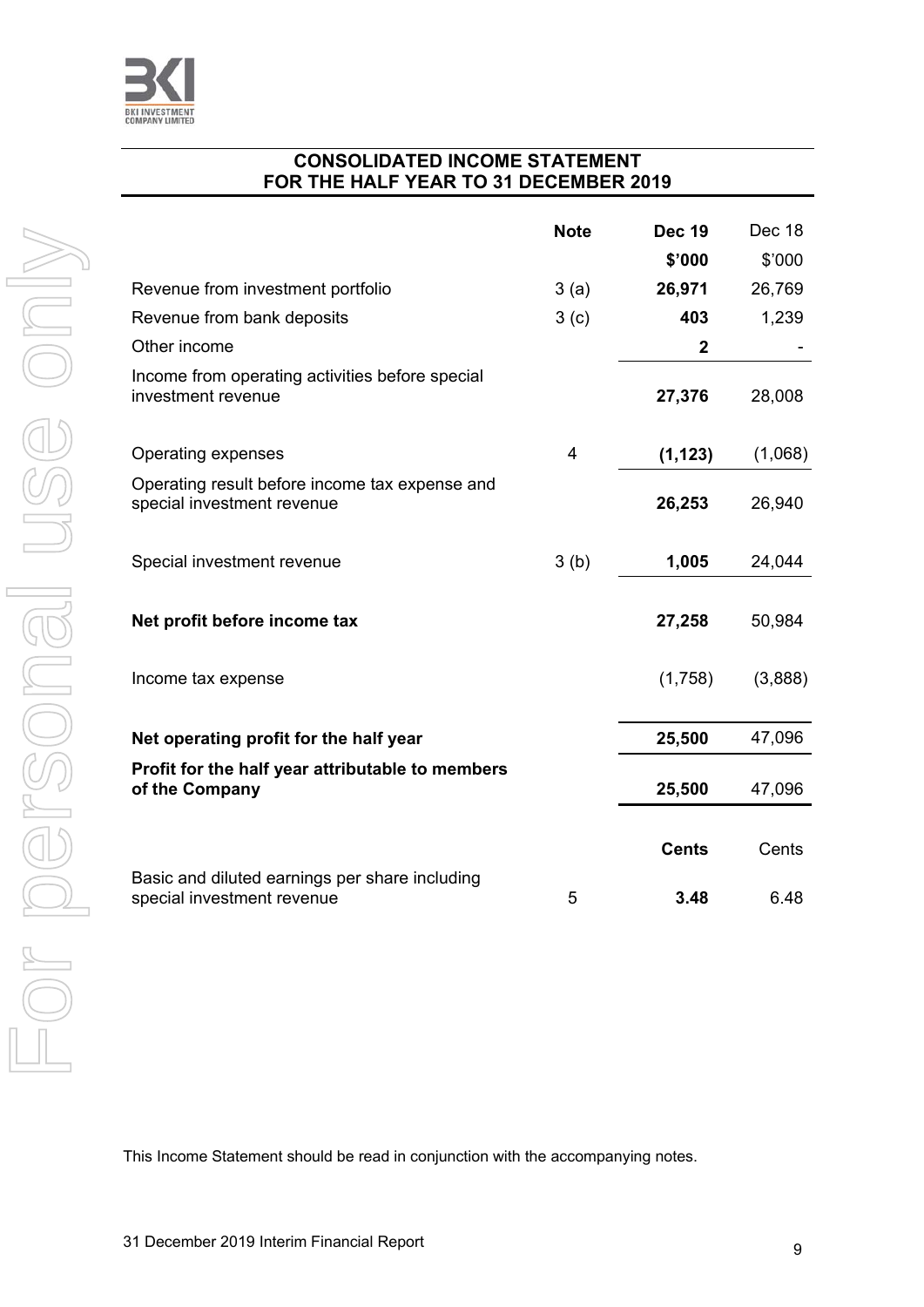

# **CONSOLIDATED STATEMENT OF OTHER COMPREHENSIVE INCOME FOR THE HALF YEAR TO 31 DECEMBER 2019**

|                                                                        | <b>Dec 19</b> | Dec 18     |
|------------------------------------------------------------------------|---------------|------------|
|                                                                        | \$'000        | \$'000     |
| Profit for the half year attributable to members of<br>the Company     | 25,500        | 47,096     |
| <b>Other Comprehensive Income</b>                                      |               |            |
| Net realised (loss) on investment portfolio                            | (1,031)       | (12, 282)  |
| Tax benefit on net realised loss on investment<br>portfolio            | 309           | 3,685      |
| Net unrealised (loss) on investment portfolio                          | (8,771)       | (100, 140) |
| Deferred tax benefit on net unrealised loss on<br>investment portfolio | 2,631         | 30,042     |
| Total other comprehensive income                                       | (6, 862)      | (78, 695)  |
|                                                                        |               |            |
| Total comprehensive income                                             | 18,638        | (31, 599)  |

For personal use only Forersonal use only

> This Statement of Other Comprehensive Income should be read in conjunction with the accompanying notes.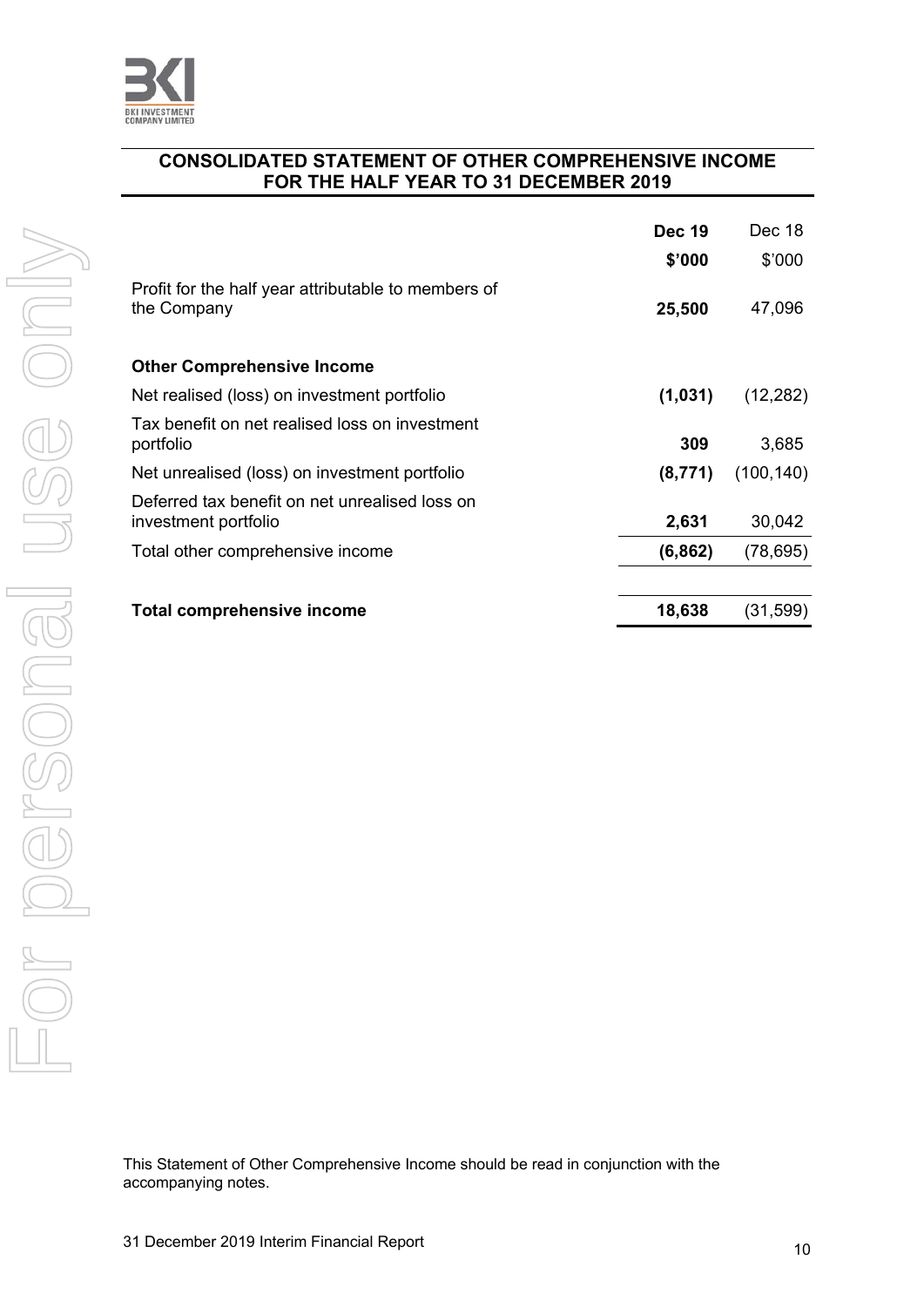

# **CONSOLIDATED STATEMENT OF FINANCIAL POSITION AS AT 31 DECEMBER 2019**

|                                      | <b>Note</b>    | <b>Dec 19</b><br>\$'000 | <b>Jun 19</b><br>\$'000 |
|--------------------------------------|----------------|-------------------------|-------------------------|
| <b>Current Assets</b>                |                |                         |                         |
| Cash and cash equivalents            |                | 81,293                  | 88,856                  |
| Trade and other receivables          |                | 4,119                   | 9,165                   |
| Prepayments                          |                | 48                      | 23                      |
| <b>Total Current Assets</b>          |                | 85,460                  | 98,044                  |
|                                      |                |                         |                         |
| <b>Non-Current Assets</b>            |                |                         |                         |
| Investment portfolio                 | 6              | 1,135,886               | 1,136,573               |
| Intangible assets                    |                | 2                       |                         |
| Deferred tax assets                  |                | 20,345                  | 20,230                  |
| <b>Total Non-Current Assets</b>      |                | 1,156,233               | 1,156,803               |
|                                      |                |                         |                         |
| <b>Total Assets</b>                  |                | 1,241,693               | 1,254,847               |
| <b>Current Liabilities</b>           |                |                         |                         |
| Trade and other payables             |                | 371                     | 307                     |
| <b>Current tax liabilities</b>       |                | 1,363                   | 1,272                   |
| <b>Total Current Liabilities</b>     |                | 1,734                   | 1,579                   |
|                                      |                |                         |                         |
| <b>Non-Current Liabilities</b>       |                |                         |                         |
| Deferred tax liabilities             |                | 95,823                  | 97,840                  |
| <b>Total Non-Current Liabilities</b> |                | 95,823                  | 97,840                  |
|                                      |                |                         |                         |
| <b>Total Liabilities</b>             |                | 97,557                  | 99,419                  |
|                                      |                |                         |                         |
| <b>Net Assets</b>                    |                | 1,144,136               | 1,155,428               |
|                                      |                |                         |                         |
| <b>Equity</b>                        |                |                         |                         |
| <b>Share Capital</b>                 | $\overline{7}$ | 920,645                 | 916,233                 |
| <b>Revaluation reserve</b>           |                | 214,354                 | 220,494                 |
| Realised capital gains reserve       |                | (39, 624)               | (38,902)                |
| <b>Retained Profits</b>              |                | 48,761                  | 57,603                  |
| <b>Total Equity</b>                  |                | 1,144,136               | 1,155,428               |

This Statement of Financial Position should be read in conjunction with the accompanying notes.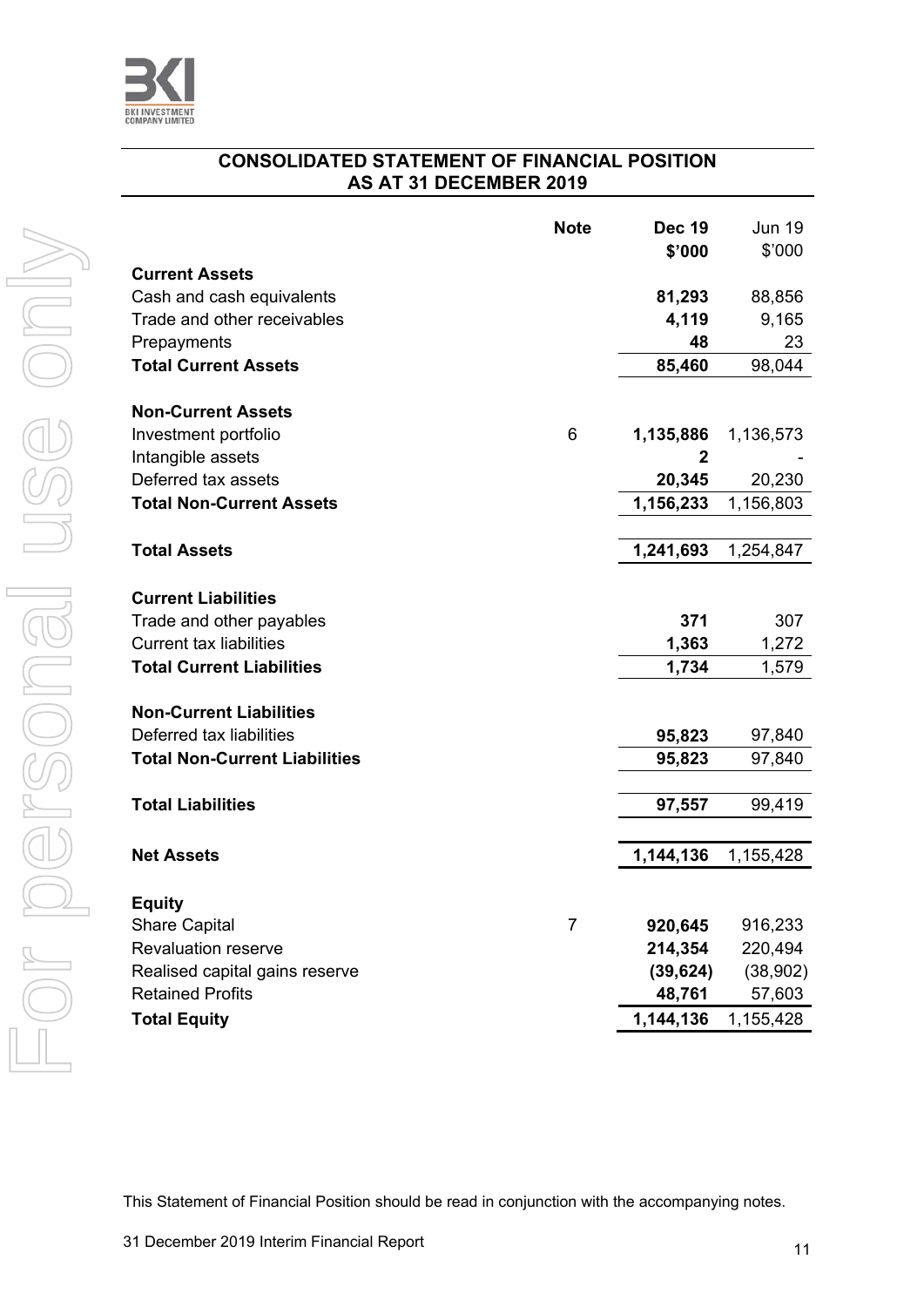

For personal use only

Forersonal use only

# **CONSOLIDATED STATEMENT OF CHANGES IN EQUITY FOR THE HALF YEAR TO 31 DECEMBER 2019**

| <b>Total Equity at</b><br>31 December 2019                     | 920,645          | 214,354                | (39, 624)           | 48,761              | 1,144,136       |
|----------------------------------------------------------------|------------------|------------------------|---------------------|---------------------|-----------------|
| Net realised (losses)<br>through other<br>comprehensive income |                  |                        | (722)               |                     | (722)           |
| Profit for the period                                          |                  |                        |                     | 25,500              | 25,500          |
| Provision for tax on<br>unrealised gains/losses                |                  | 2,631                  |                     |                     | 2,631           |
| Revaluation of investment<br>portfolio                         |                  | (8,771)                |                     |                     | (8,771)         |
| Dividends paid or provided<br>for                              |                  |                        |                     | (34, 342)           | (34, 342)       |
| Issues of shares, net cost                                     | 4,412            |                        |                     |                     | 4,412           |
| Total equity at 1 July 2019                                    | 916,233          | 220,494                | (38, 902)           | 57,603              | 1,155,428       |
| <b>Total Equity at</b><br>31 December 2018                     | 911,438          | 119,943                | (38,065)            | 67,285              | 1,060,601       |
| Net realised (losses)<br>through other<br>comprehensive income |                  |                        | (8,598)             |                     | (8,598)         |
| Profit for the period                                          |                  |                        |                     | 47,096              | 47,096          |
| Provision for tax on<br>unrealised gains/losses                |                  | 30,042                 |                     |                     | 30,042          |
| Revaluation of investment<br>portfolio                         |                  | (100, 140)             |                     |                     | (100, 140)      |
| Dividends paid or provided<br>for                              |                  |                        |                     | (26, 836)           | (26, 836)       |
| Issues of shares, net cost                                     | 3,423            |                        |                     |                     | 3,423           |
| Total equity at 1 July 2018                                    | 908,015          | 190,041                | (29, 467)           | 47,025              | 1,115,614       |
|                                                                | \$'000           | \$'000                 | \$'000              | \$'000              | \$'000          |
| <b>Consolidated Entity</b>                                     | Share<br>capital | Revaluation<br>Reserve | Gains<br>Reserve    | Retained<br>Profits | Total<br>Equity |
|                                                                |                  |                        | Realised<br>Capital |                     |                 |

This Statement of Changes in Equity should be read in conjunction with the accompanying notes.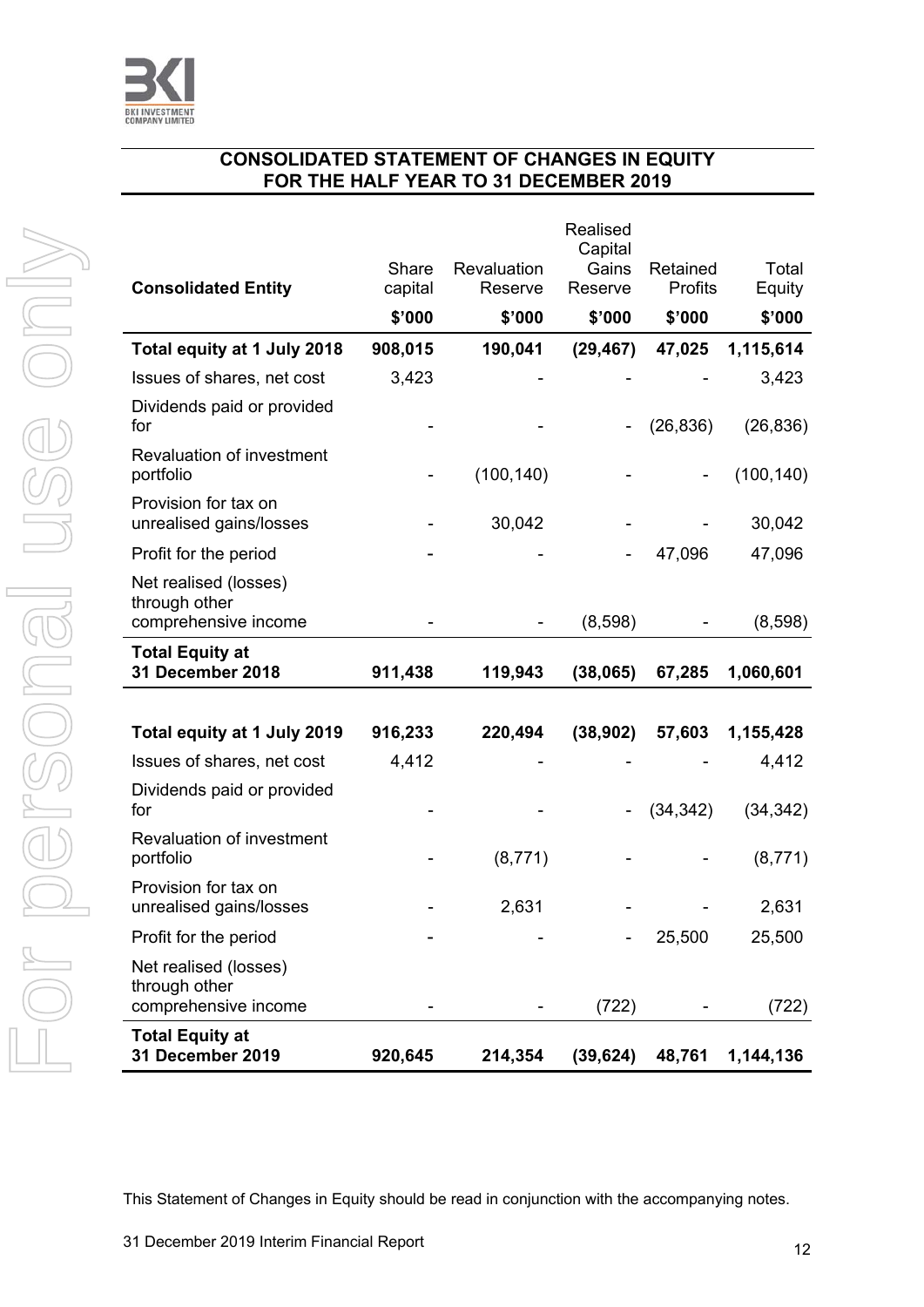

### **CONSOLIDATED CASH FLOW STATEMENT FOR THE HALF YEAR TO 31 DECEMBER 2019**

|                                                       | <b>Dec 19</b> | Dec 18     |
|-------------------------------------------------------|---------------|------------|
|                                                       | \$'000        | \$'000     |
| <b>Cash flows from operating activities</b>           |               |            |
| Payments to suppliers and employees                   | (1,090)       | (1,905)    |
| Dividends and distributions received                  | 32,904        | 49,290     |
| Other receipts                                        | 2             |            |
| Interest received                                     | 467           | 1,082      |
| Income tax paid                                       | (792)         | (206)      |
| Net cash inflow from operating activities             | 31,491        | 48,261     |
| Cash flows from investing activities                  |               |            |
| Purchases for investment portfolio                    | (65, 155)     | (127, 707) |
| Sales from investment portfolio                       | 55,511        | 21,002     |
| Capital returns received                              | 527           | 1,130      |
| Payments for intangible assets                        | (2)           |            |
| Net cash outflow from investing activities            | (9, 119)      | (105, 575) |
| Cash flows from financing activities                  |               |            |
| Proceeds from issues of ordinary shares (net of issue |               |            |
| costs)                                                | (14)          | (16)       |
| Dividends paid                                        | (29, 921)     | (23, 402)  |
| Net cash outflow from financing activities            | (29, 935)     | (23, 418)  |
| Net decrease in cash held                             | (7, 563)      | (80, 732)  |
| Cash at the beginning of the period                   | 88,856        | 177,570    |
| Cash at the end of the period                         | 81,293        | 96,838     |

This Cash Flow Statement should be read in conjunction with the accompanying notes.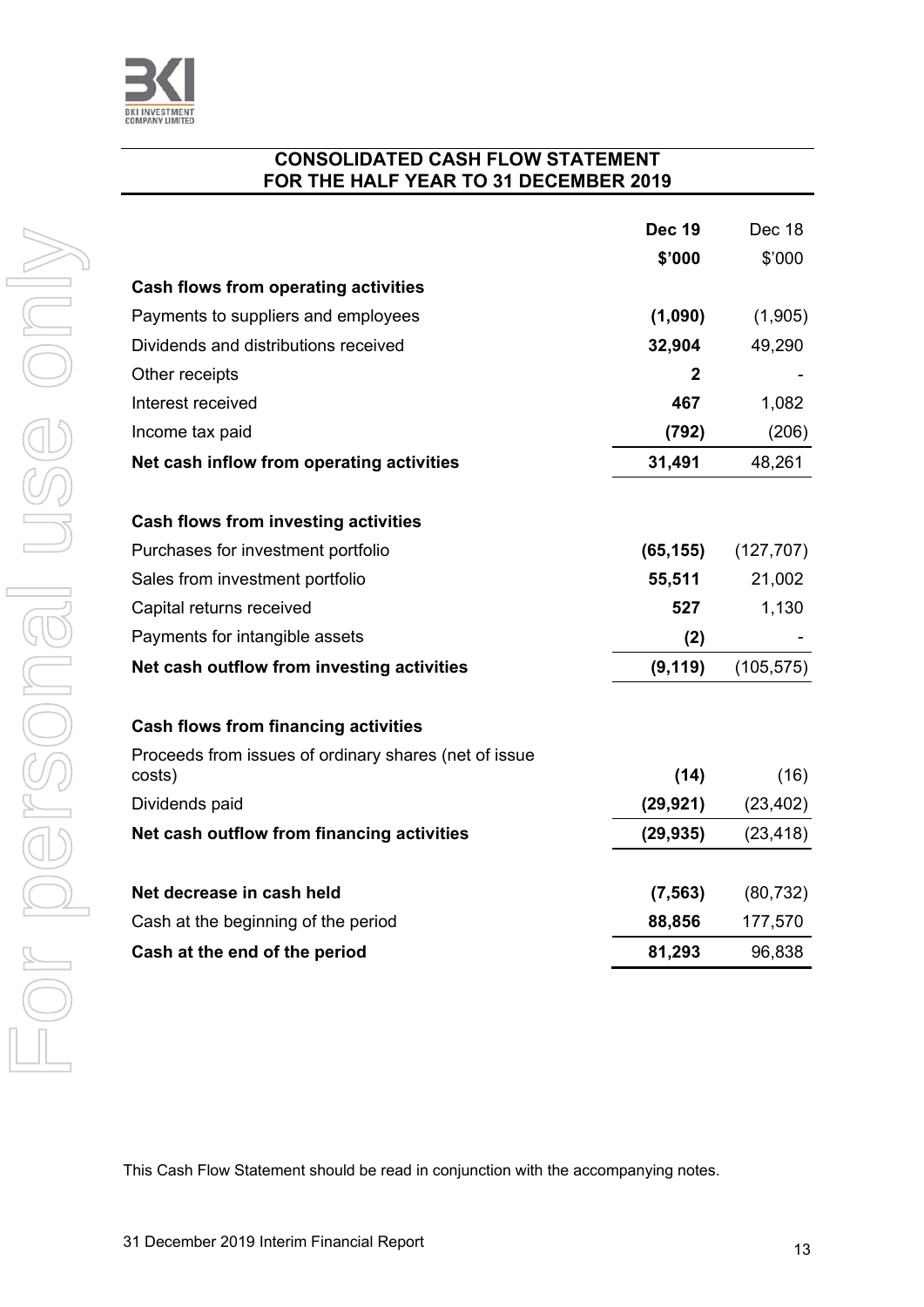

### **1. BASIS OF PREPARATION**

The half year consolidated financial statements are a general purpose financial report prepared in accordance with the requirements of the *Corporations Act 2001*, Australian Accounting Standard AASB 134: *Interim Financial Reporting, Urgent Issues Group Interpretations* and other authoritative pronouncements of the Australian Accounting Standards Board.

It is recommended that this financial report be read in conjunction with the annual financial report for the year ended 30 June 2019 and any public announcements made by BKI Investment Company Limited and its controlled entities during the half year in accordance with continuous disclosure requirements arising under the *Corporations Act 2001*.

The half year report does not include full disclosures of the type normally included in an annual financial report.

The accounting policies are consistent with those applied in the 30 June 2019 Annual Report.

#### **New or amended Accounting Standards and Interpretations adopted**

The Company has adopted all of the new or amended Accounting Standards and Interpretations issued by the Australian Accounting Standards Board ('AASB') that are mandatory for the current reporting period.

The following new Accounting Standards and Interpretations issued by the AASB have become effective in the current accounting period:

#### *AASB 16 Leases*

*AASB 16 Leases* supersedes the previous lease accounting requirements in *AASB 117: Leases* and the related Interpretations. It introduced a single lessee accounting model by eliminating the requirement to distinguish leases as either operating leases or finance leases depending on the transfer of risks and rewards of ownership.

The Group does not have any arrangements that satisfy the definition of a Lease, and therefore the adoption of this standard has not had an impact on the financial performance or position of the Group.

#### **Impact of Standards Issued But Not Yet Applied by the Group**

The Group has not applied any Australian Accounting Standards or UIG interpretations that have been issued as at balance date but are not yet operative for the year ended 30 June 2020 ("the inoperative standards").

#### **Reporting Basis and Conventions**

This financial report has been prepared on an accruals basis and is based on historical costs modified by the revaluation of selected non-current assets, financial assets and financial liabilities for which the fair value basis of accounting has been applied.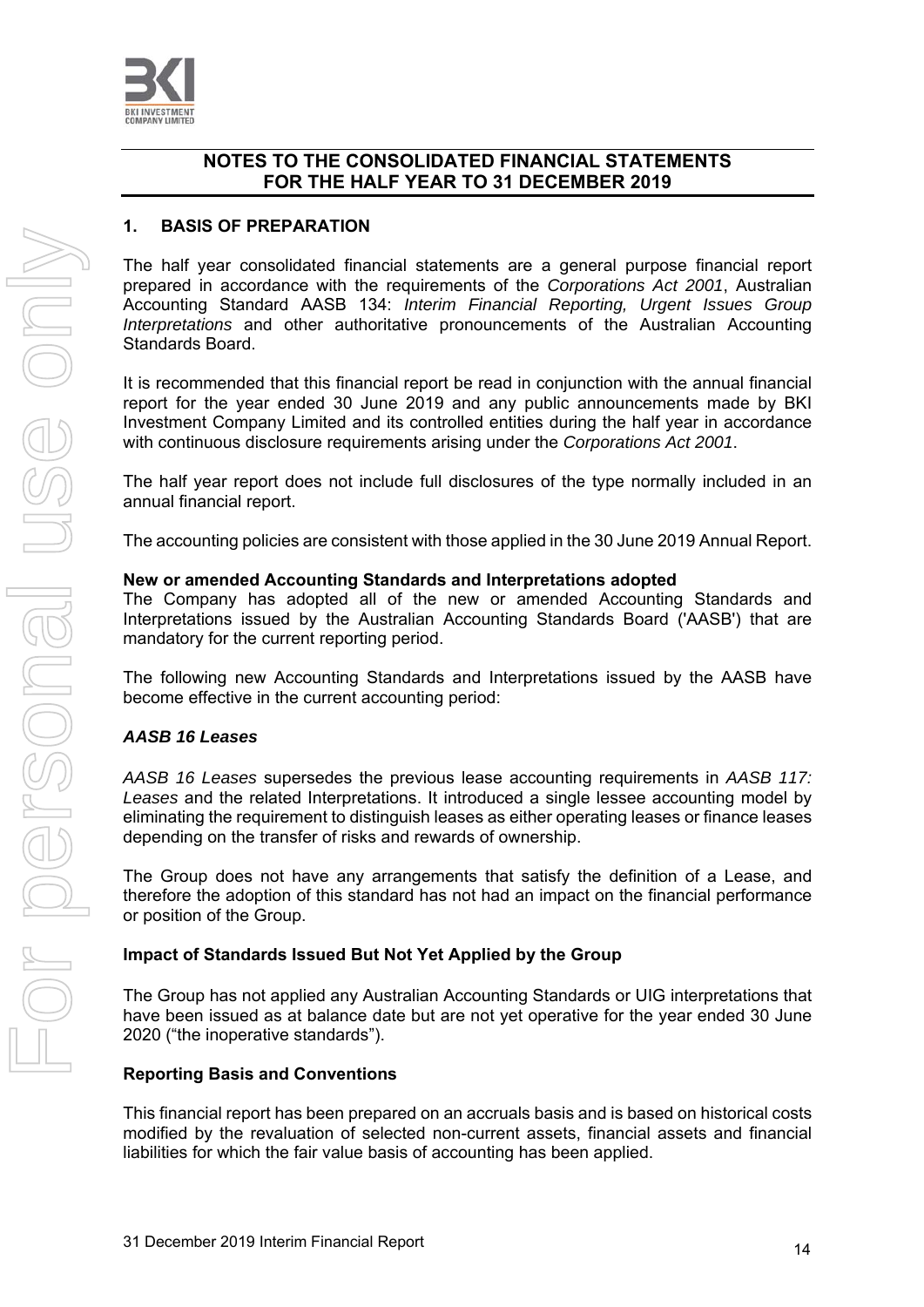

#### **2. FINANCIAL REPORTING BY SEGMENTS**

The Group operates predominately in the securities industry in Australia and has no reportable segments.

|                                                | <b>Dec 19</b> | Dec 18 |
|------------------------------------------------|---------------|--------|
|                                                | \$'000        | \$'000 |
| 3. INCOME                                      |               |        |
| (a) Ordinary revenue from investment portfolio |               |        |
| Fully franked dividends                        | 20,388        | 21,904 |
| Unfranked dividends                            | 2,691         | 1,600  |
| <b>Trust distributions</b>                     | 3,892         | 3,265  |
|                                                | 26,971        | 26,769 |
| (b) Special investment revenue                 |               |        |
| Fully franked dividends                        | 920           | 15,953 |
| Unfranked dividends                            | 85            | 8,091  |
|                                                | 1,005         | 24,044 |
| (c) Revenue from bank deposits                 |               |        |
| Interest received                              | 403           | 1,239  |
|                                                |               |        |
| <b>4. OPERATING EXPENSES</b>                   |               |        |
| Administration expenses                        | 252           | 250    |
| Management fees                                | 630           | 590    |
| Employee and director expenses                 | 157           | 142    |
| Professional fees                              | 84            | 86     |
| <b>Total operating expenses</b>                | 1,123         | 1,068  |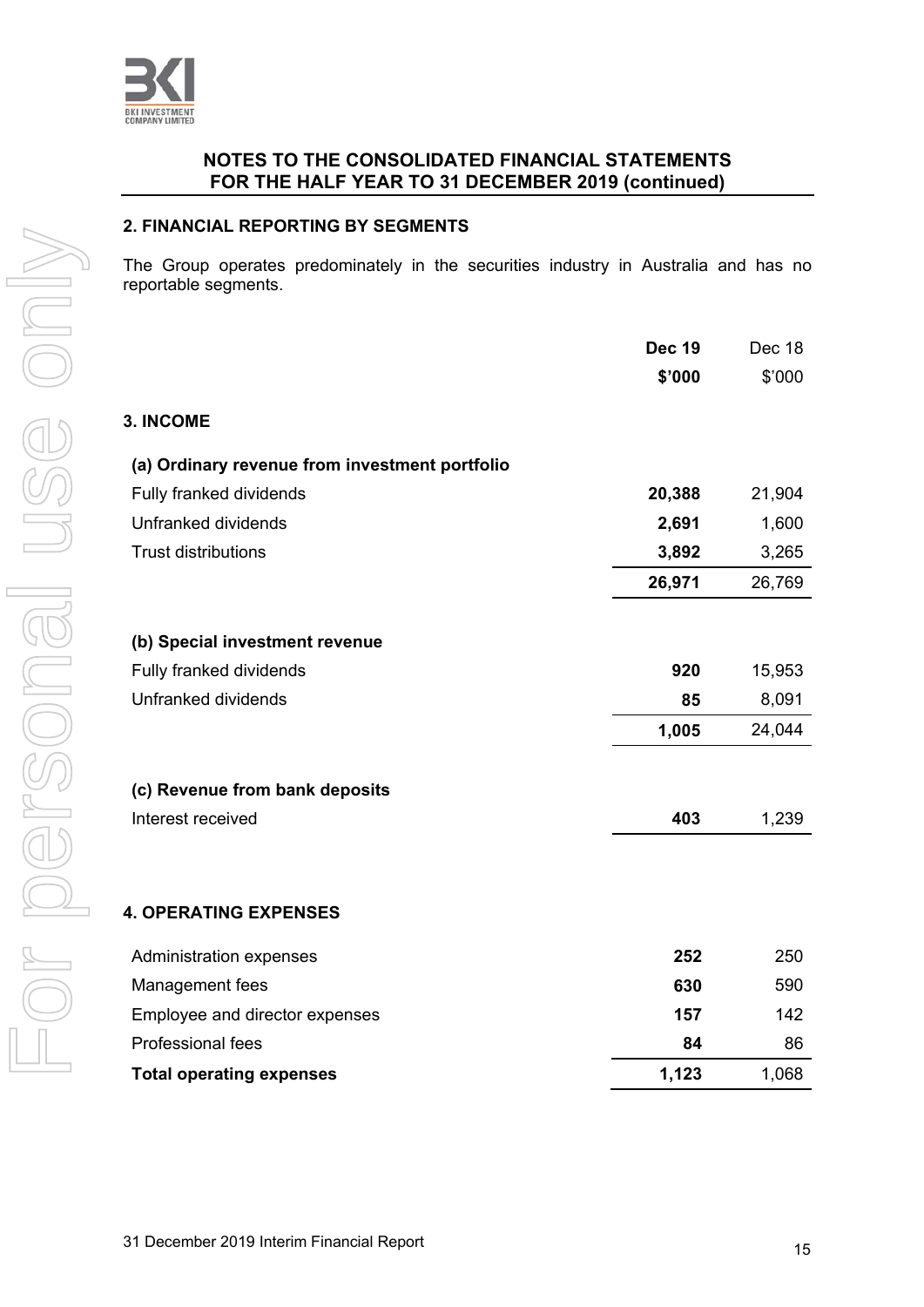

#### **5. EARNINGS PER SHARE**

|                                                                                                                                      | <b>Dec 19</b> | Dec 18        |
|--------------------------------------------------------------------------------------------------------------------------------------|---------------|---------------|
| Weighted average number of ordinary shares used in<br>the calculation of basic and diluted earnings per share                        | 732,553,825   | 726,816,783   |
|                                                                                                                                      | <b>Dec 19</b> | Dec 18        |
|                                                                                                                                      | \$'000        | \$'000        |
| Operating profit after tax, excluding special investment<br>revenue net of applicable tax                                            | 24,521        | 25,479        |
| Net operating profit for the half year                                                                                               | 25,500        | 47,096        |
|                                                                                                                                      |               |               |
|                                                                                                                                      | <b>Dec 19</b> | Dec 18        |
|                                                                                                                                      | <b>Cents</b>  | Cents         |
| Basic and diluted earnings per share on operating<br>profit after tax, excluding special investment revenue<br>net of applicable tax | 3.35          | 3.51          |
| Basic and diluted earnings per share including special                                                                               |               |               |
| investment revenue net of applicable tax                                                                                             | 3.48          | 6.48          |
|                                                                                                                                      |               |               |
|                                                                                                                                      | <b>Dec 19</b> | <b>Jun 19</b> |
|                                                                                                                                      | \$'000        | \$'000        |
| <b>6. FINANCIAL ASSETS - INVESTMENT PORTFOLIO</b>                                                                                    |               |               |
| Non-current investment portfolio                                                                                                     |               |               |
| Listed securities at fair value available for sale                                                                                   | 1,135,886     | 1,136,573     |
| <b>Total investment portfolio</b>                                                                                                    | 1,135,886     | 1,136,573     |
|                                                                                                                                      |               |               |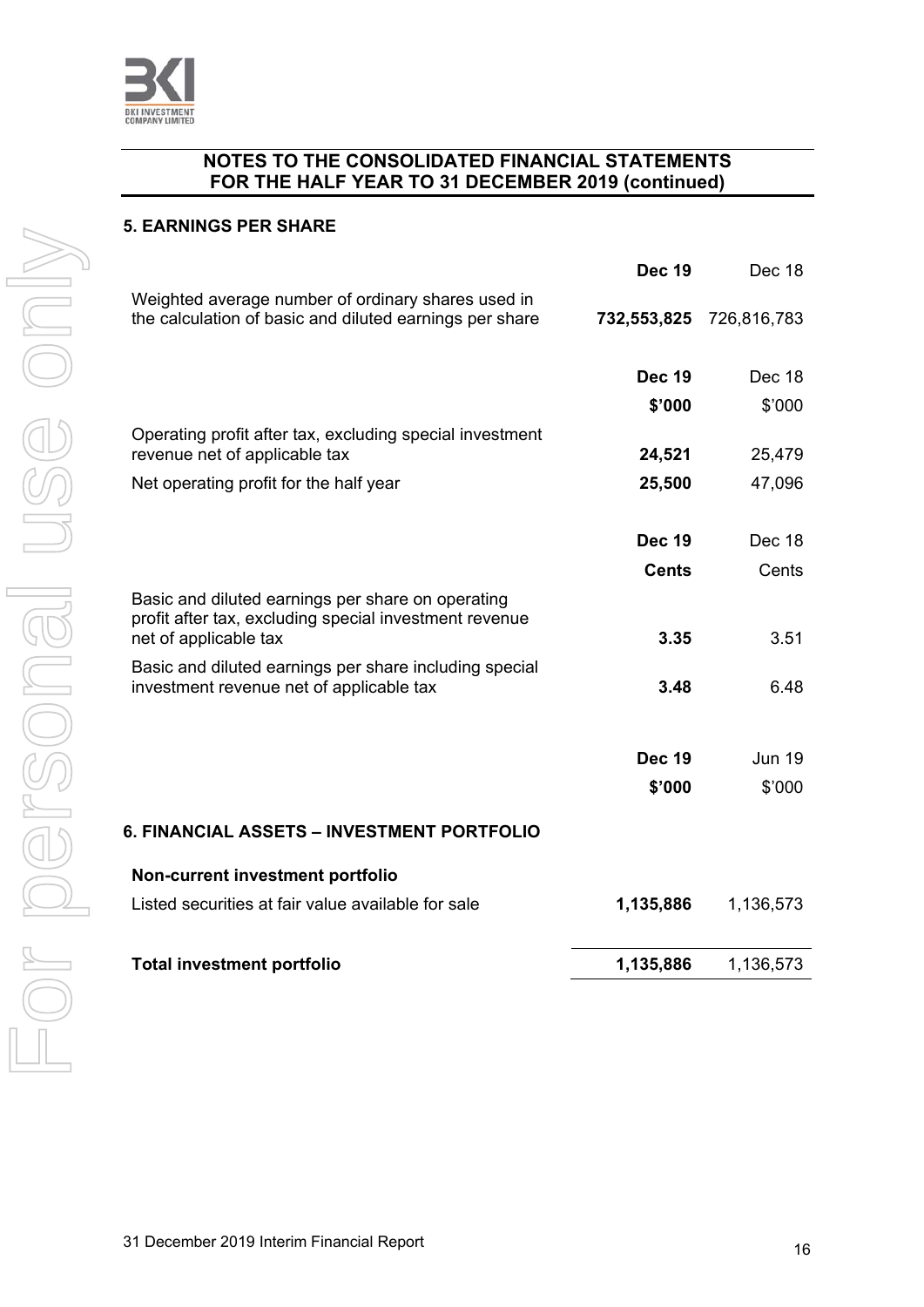

# **6. FINANCIAL ASSETS – INVESTMENT PORTFOLIO (continued)**

|                                            |                                | <b>Market</b><br><b>Value</b> | $%$ of                           |
|--------------------------------------------|--------------------------------|-------------------------------|----------------------------------|
| <b>Stock</b>                               | <b>Equities</b><br><b>Held</b> | 31 Dec 19<br>\$'000           | <b>Portfolio</b><br><b>Value</b> |
| <b>Financials</b>                          |                                |                               |                                  |
| Commonwealth Bank of Australia Limited     | 1,030,023                      | 82,299                        | 7.25                             |
| Macquarie Group Limited                    | 562,895                        | 77,595                        | 6.83                             |
| National Australia Bank Limited            | 2,144,000                      | 52,807                        | 4.65                             |
| <b>Westpac Banking Corporation Limited</b> | 1,305,518                      | 31,633                        | 2.78                             |
| <b>ASX Limited</b>                         | 397,750                        | 31,188                        | 2.75                             |
| Insurance Australia Group Limited          | 3,443,445                      | 26,377                        | 2.32                             |
| Magellan Financial Group Limited           | 383,500                        | 21,840                        | 1.92                             |
| Australia & New Zealand Banking Group      | 780,000                        | 19,211                        | 1.69                             |
| <b>Suncorp Group Limited</b>               | 1,161,408                      | 15,052                        | 1.33                             |
| <b>Challenger Limited</b>                  | 1,485,000                      | 12,014                        | 1.06                             |
| <b>Milton Corporation Limited</b>          | 2,103,640                      | 10,392                        | 0.91                             |
| <b>Pendal Group Limited</b>                | 1,093,185                      | 9,390                         | 0.83                             |
| <b>Equity Trustees Limited</b>             | 185,054                        | 5,690                         | 0.50                             |
| <b>Platinum Asset Management</b>           | 1,238,000                      | 5,596                         | 0.49                             |
| Evans Dixon                                | 5,674,572                      | 5,334                         | 0.47                             |
|                                            |                                | 406,418                       | 35.78                            |
| <b>Industrials</b>                         |                                |                               |                                  |
| <b>Transurban Group</b>                    | 4,031,534                      | 60,110                        | 5.29                             |
| <b>Sydney Airport</b>                      | 5,127,677                      | 44,406                        | 3.91                             |
| <b>Seek Limited</b>                        | 537,500                        | 12,121                        | 1.07                             |
| <b>CIMIC Group</b>                         | 216,526                        | 7,176                         | 0.63                             |
| Lindsay Australia Limited                  | 17, 141, 631                   | 5,999                         | 0.53                             |
| <b>Brambles Limited</b>                    | 500,576                        | 5,867                         | 0.52                             |
| Reece Limited                              | 488,835                        | 5,602                         | 0.49                             |
|                                            |                                | 141,281                       | 12.44                            |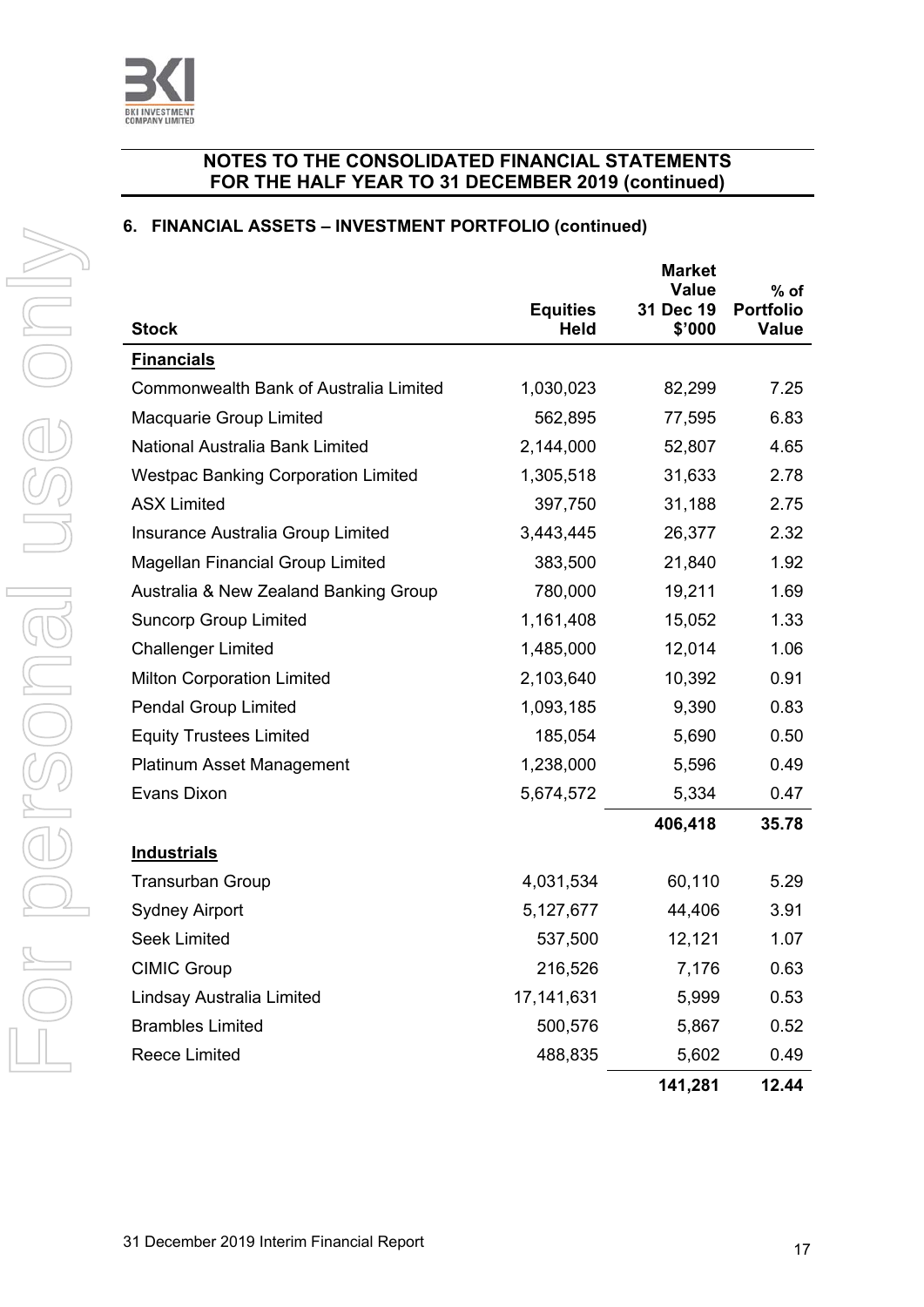

# **6. FINANCIAL ASSETS – INVESTMENT PORTFOLIO (continued)**

| <b>Stock</b>                      | <b>Shares</b><br><b>Held</b> | <b>Market</b><br>Value 31<br><b>Dec 19</b><br>\$'000 | $%$ of<br><b>Portfolio</b><br><b>Value</b> |
|-----------------------------------|------------------------------|------------------------------------------------------|--------------------------------------------|
| <b>Consumer Discretionary</b>     |                              |                                                      |                                            |
| <b>Wesfarmers Limited</b>         | 1,129,102                    | 46,745                                               | 4.12                                       |
| <b>Invocare Limited</b>           | 1,638,974                    | 21,618                                               | 1.90                                       |
| <b>ARB Corporation Limited</b>    | 945,447                      | 17,746                                               | 1.56                                       |
| Harvey Norman Holdings Limited    | 3,887,454                    | 15,822                                               | 1.39                                       |
|                                   |                              | 101,931                                              | 8.97                                       |
| <b>Consumer Staples</b>           |                              |                                                      |                                            |
| <b>Woolworths Limited</b>         | 1,428,744                    | 51,663                                               | 4.55                                       |
| <b>Coles Group</b>                | 1,129,102                    | 16,756                                               | 1.48                                       |
| <b>Amcor Limited</b>              | 846,550                      | 13,181                                               | 1.16                                       |
| <b>Treasury Estate</b>            | 669,698                      | 10,876                                               | 0.96                                       |
| Inghams Group                     | 1,978,355                    | 6,647                                                | 0.59                                       |
|                                   |                              | 99,123                                               | 8.74                                       |
| <b>Utilities</b>                  |                              |                                                      |                                            |
| <b>APA Group</b>                  | 5,334,589                    | 59,214                                               | 5.21                                       |
| <b>AGL Energy Limited</b>         | 1,483,708                    | 30,461                                               | 2.68                                       |
|                                   |                              | 89,675                                               | 7.89                                       |
| <b>Health Care</b>                |                              |                                                      |                                            |
| Ramsay Health Care Limited        | 514,000                      | 37,280                                               | 3.28                                       |
| Sonic Healthcare Limited          | 960,899                      | 27,626                                               | 2.43                                       |
| Regis Healthcare Limited          | 1,807,428                    | 4,446                                                | 0.39                                       |
|                                   |                              | 69,352                                               | 6.10                                       |
| <b>Energy</b>                     |                              |                                                      |                                            |
| <b>Woodside Petroleum Limited</b> | 1,085,876                    | 37,332                                               | 3.29                                       |
| New Hope Corporation Limited      | 14,815,952                   | 30,521                                               | 2.69                                       |
|                                   |                              | 67,853                                               | 5.98                                       |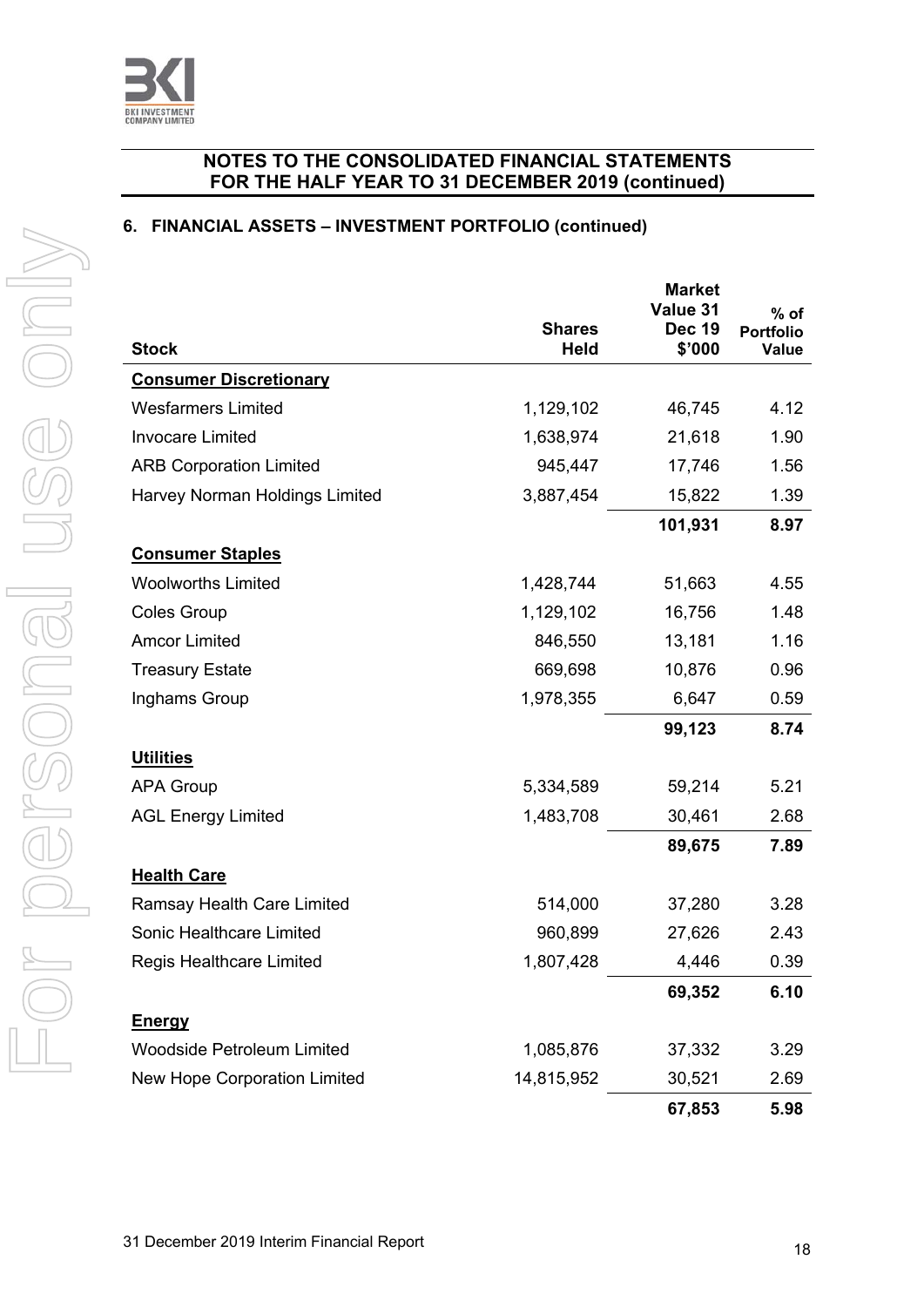

### **6. FINANCIAL ASSETS – INVESTMENT PORTFOLIO (continued)**

| <b>Stock</b>                       | <b>Shares</b><br><b>Held</b> | <b>Market</b><br>Value 31<br><b>Dec 19</b><br>\$'000 | $%$ of<br><b>Portfolio</b><br><b>Value</b> |
|------------------------------------|------------------------------|------------------------------------------------------|--------------------------------------------|
| <b>Materials</b>                   |                              |                                                      |                                            |
| <b>BHP Limited</b>                 | 1,482,371                    | 57,694                                               | 5.08                                       |
| <b>Brickworks Limited</b>          | 436,209                      | 8,148                                                | 0.72                                       |
|                                    |                              | 65,842                                               | 5.80                                       |
| <b>Telecommunications Services</b> |                              |                                                      |                                            |
| <b>Telstra Corporation Limited</b> | 9,234,451                    | 32,690                                               | 2.88                                       |
| <b>TPG Telecom Limited</b>         | 4,819,251                    | 32,337                                               | 2.85                                       |
|                                    |                              | 65,027                                               | 5.73                                       |
| <b>Property</b>                    |                              |                                                      |                                            |
| Goodman Limited                    | 945,000                      | 12,635                                               | 1.11                                       |
| Lendlease                          | 630,117                      | 11,090                                               | 0.98                                       |
| <b>Stockland Group</b>             | 1,225,000                    | 5,659                                                | 0.50                                       |
|                                    |                              | 29,384                                               | 2.59                                       |
|                                    | <b>TOTAL</b>                 | 1,135,886                                            | 100.00                                     |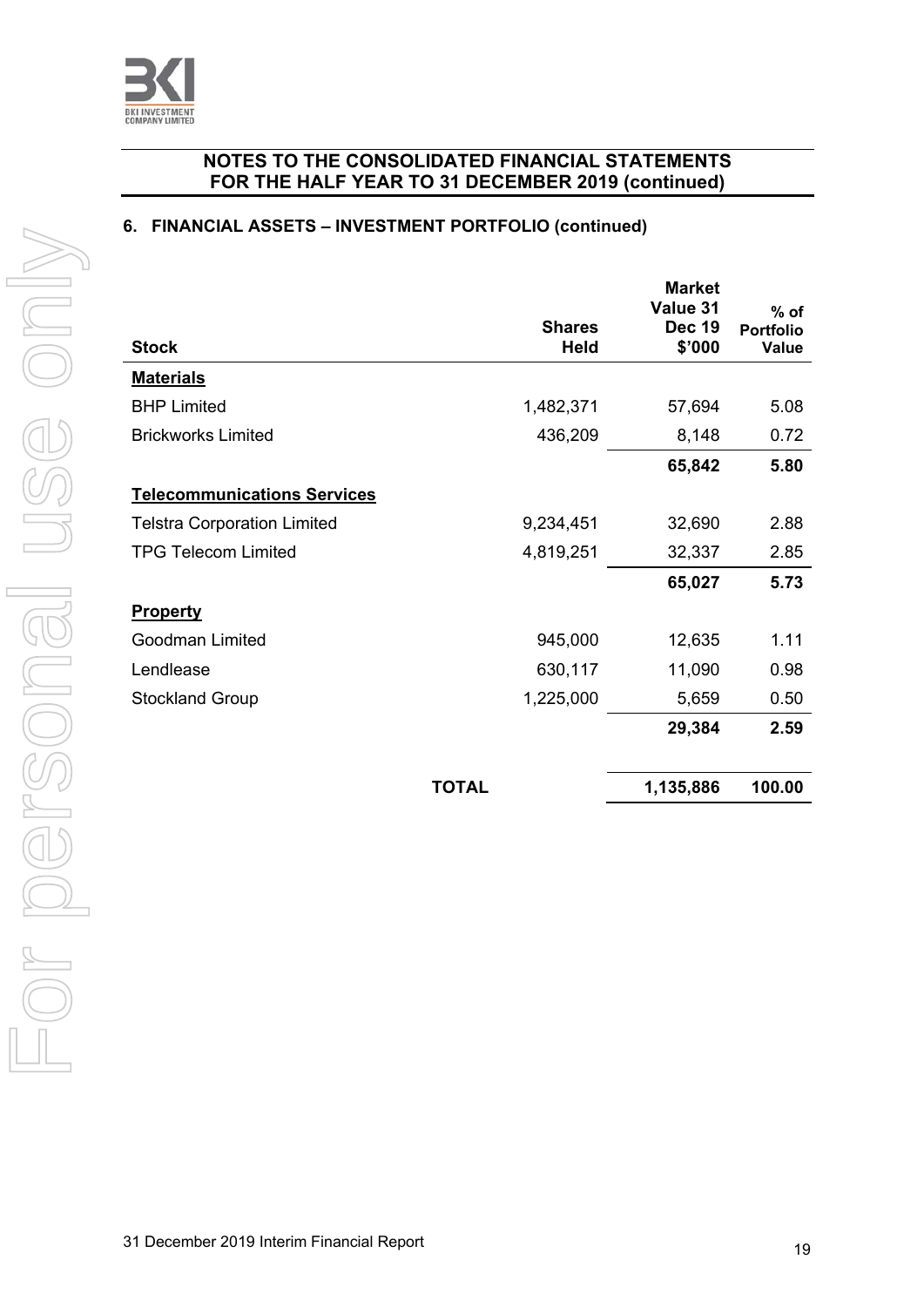

|                                                                                                                                                     | <b>Dec 19</b><br>\$'000           | <b>Jun 19</b><br>\$'000 |
|-----------------------------------------------------------------------------------------------------------------------------------------------------|-----------------------------------|-------------------------|
| <b>7. SHARE CAPITAL</b>                                                                                                                             |                                   |                         |
| (a) Issued and paid-up capital                                                                                                                      | 920,645                           | 916,233                 |
| (b) Movement in ordinary shares                                                                                                                     |                                   |                         |
|                                                                                                                                                     | <b>Dec 2019</b>                   |                         |
|                                                                                                                                                     | <b>Number of</b><br><b>Shares</b> | \$'000                  |
| Beginning of the period                                                                                                                             | 730,688,257                       | 916,233                 |
| Issues during the half year:                                                                                                                        |                                   |                         |
| dividend reinvestment plan                                                                                                                          | 2,746,116                         | 4,421                   |
| less transaction costs (net of tax)                                                                                                                 |                                   | (9)                     |
| End of the period                                                                                                                                   | 733,434,373                       | 920,645                 |
|                                                                                                                                                     |                                   |                         |
| <b>8. DIVIDENDS</b>                                                                                                                                 |                                   |                         |
|                                                                                                                                                     | <b>Dec 19</b>                     | Dec 18                  |
|                                                                                                                                                     | \$'000                            | \$'000                  |
| (a) Dividends paid                                                                                                                                  |                                   |                         |
| Final ordinary dividend for the year ended 30 June<br>2019 of 3.70 cents per share (2018: 3.70 cents per<br>share) fully franked at the rate of 30% | 27,035                            | 26,836                  |
| Final special dividend for the year ended 30 June<br>2019 of 1.0 cents per share (2018: nil) fully franked at<br>the rate of 30%                    | 7,307                             |                         |
| Total dividends paid                                                                                                                                | 34,342                            | 26,836                  |

# **(b) Dividends declared after balance date**

Since the end of the half year the Directors have declared an interim ordinary dividend for the 2020 financial year of 3.625 cents per share, fully franked at the tax rate of 30%. This dividend will be paid on 27 February 2020, but has not been recognised as liabilities at the half year.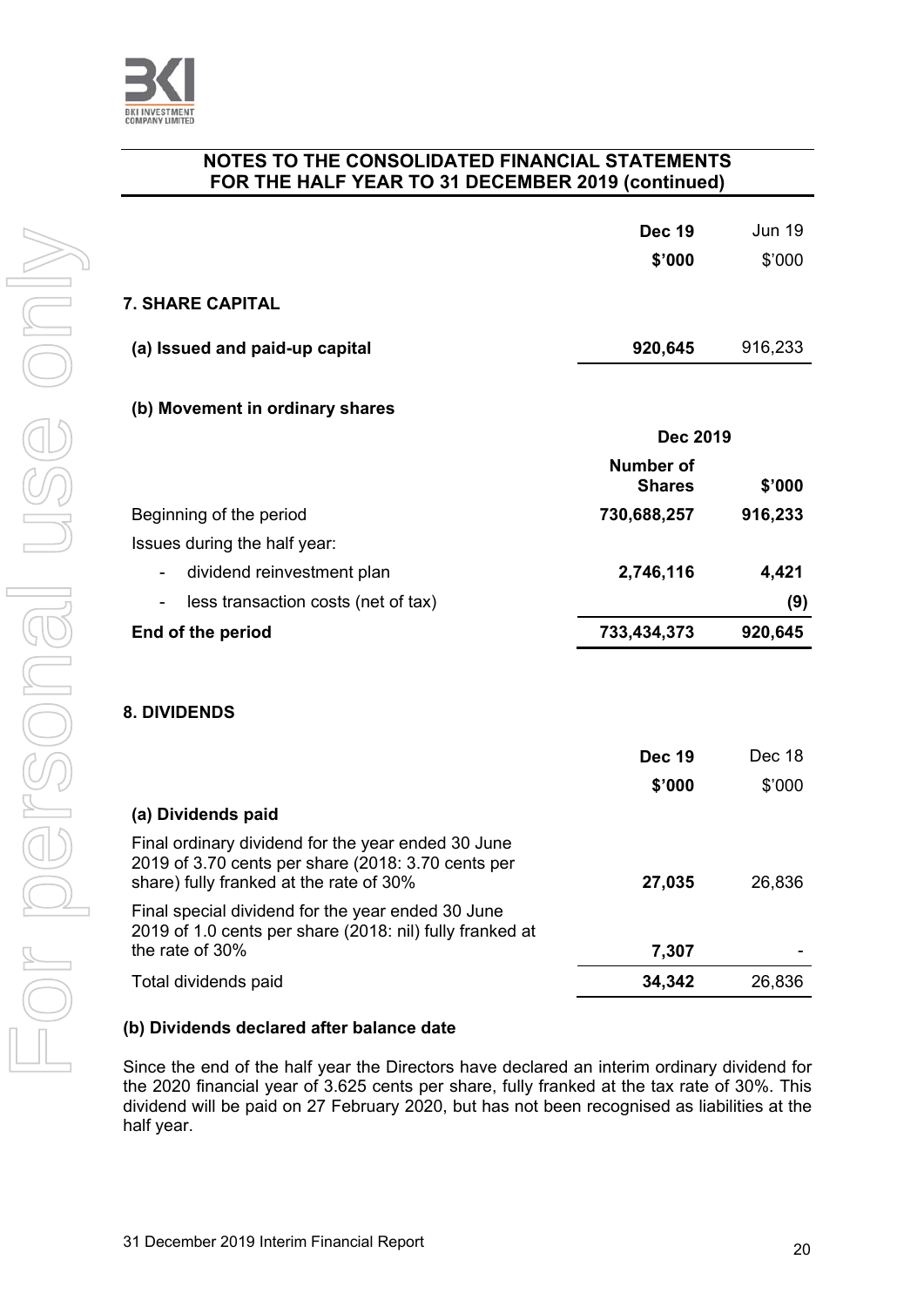

### **9. ACQUISITION OF CONTROLLED ENTITIES**

During the half year the Company did not acquire shares in any entities (2018: nil).

### **10. RELATED PARTY TRANSACTIONS**

The Group did not enter into any new arrangements with related parties during the half year ended 31 December 2019. Ongoing arrangements with related parties of the Company in place as at 30 June 2019 continue to be in place. For details of these continuing arrangements, refer to Note 21 of the 30 June 2019 Annual Financial Report.

#### **11. CONTINGENT LIABILITIES**

The Group has no contingent liabilities as at 31 December 2019.

#### **12. COMMITMENTS**

The Group has no capital or leasing commitments as at 31 December 2019.

#### **13. EVENTS SUBSEQUENT TO BALANCE DATE**

Since 31 December 2019 to the date of this report there has been no event of which the Directors are aware which has had a material effect on the Group or its financial position.

#### **14. AUTHORISATION**

The financial report was authorised for issue on 21 January 2020 by the Board of Directors.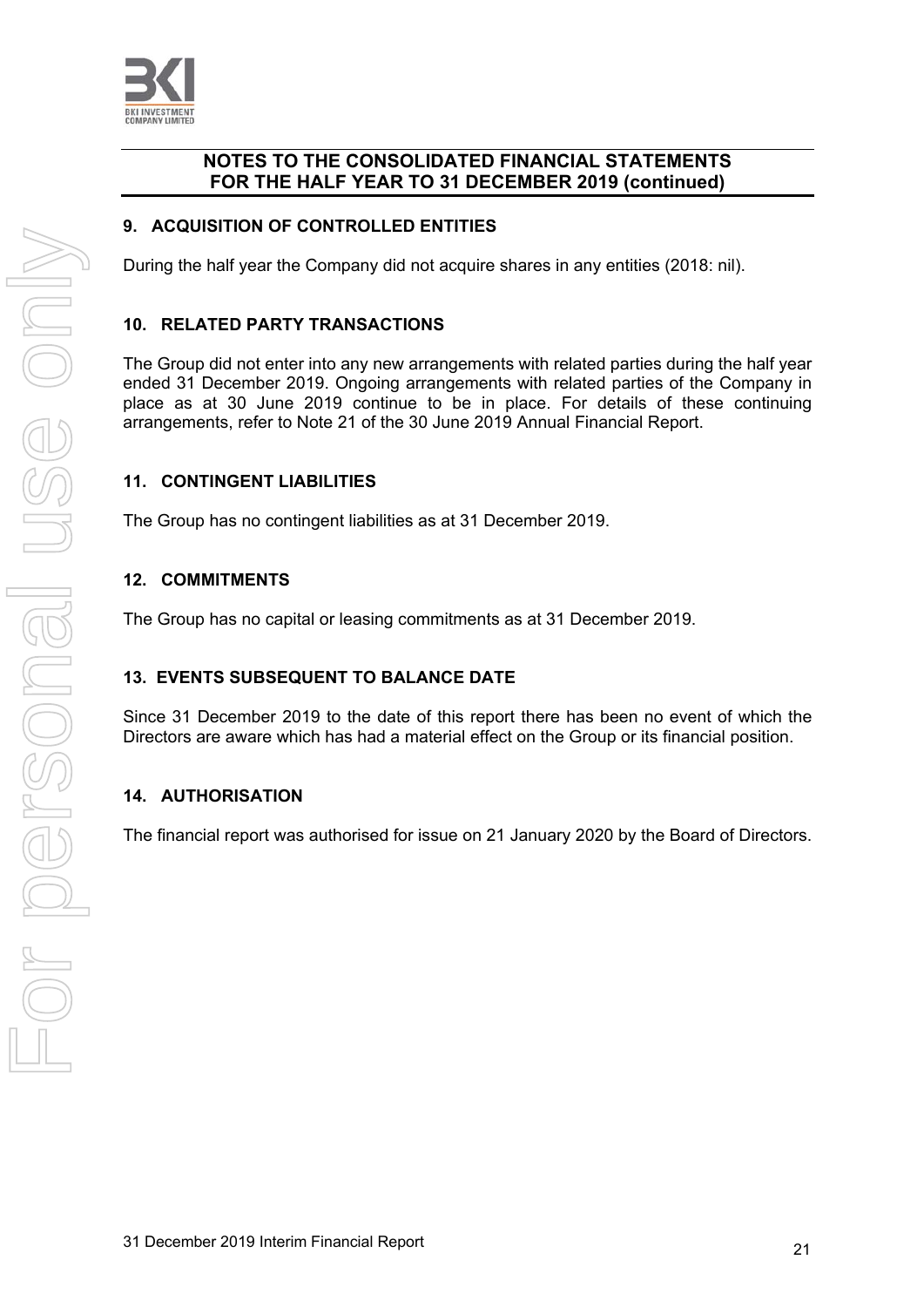# **DIRECTORS' DECLARATION**

In accordance with a resolution of the Directors of BKI Investment Company Limited, I state that:

In the opinion of the Directors:

- (a) the financial statements and notes of the consolidated entity as set out on pages 8 to 21 are in accordance with the *Corporations Act 2001*, including:
	- i giving a true and fair view of the consolidated entity's financial position as at 31 December 2019 and of its performance for the half year ended on that date; and
	- ii complying with the Australian Accounting Standard AASB134: *Interim Financial Reporting* and the Corporations Regulations 2001; and
- (b) there are reasonable grounds to believe that the Company will be able to pay its debts as and when they become due and payable.

This declaration is made in accordance with a resolution of the Directors made pursuant to section 303(5)(a) of the *Corporations Act 2001*.

**Robert D Millner Director** 

**Sydney 21 January 2020**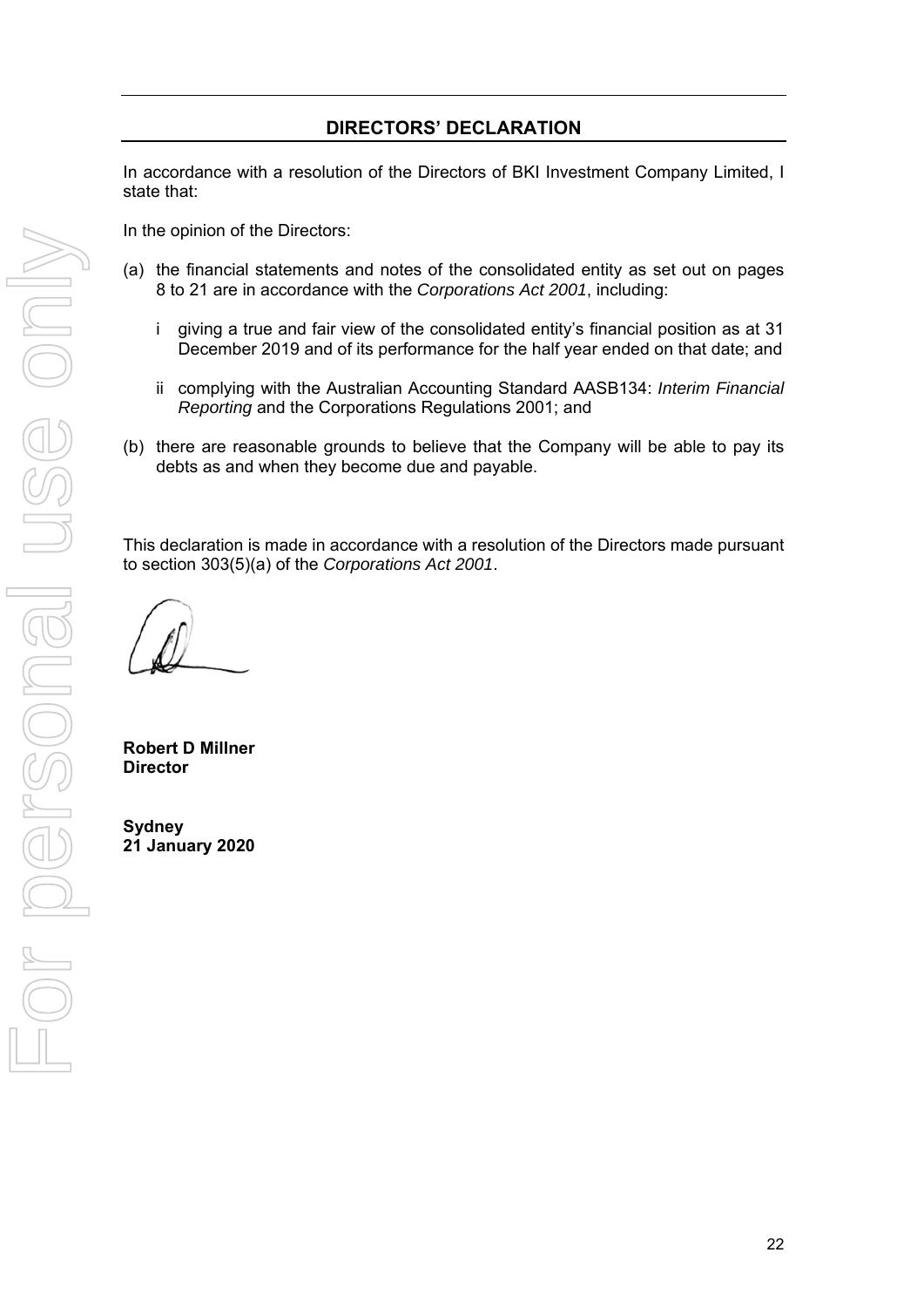

MGI Sydney Assurance Services Pty Limited Level 5, 6 O'Connell Street Sydney NSW 2000 Tel: +61 2 9230 9200 PO Box H258 Australia Square Sydney NSW 1215 ABN 24 160 063 525 www.mgisyd.com.au

#### **INDEPENDENT AUDITOR'S REVIEW REPORT TO THE MEMBERS OF BKI INVESTMENT COMPANY LIMITED AND CONTROLLED ENTITIES**

#### **Report on the Half-Year Financial Report**

We have reviewed the accompanying half-year financial report of BKI Investment Company Limited and Controlled Entities, which comprises the consolidated statement of financial position as at 31 December 2019, the consolidated income statement, consolidated statement of other comprehensive income, consolidated statement of changes in equity and consolidated statement of cash flows for the half-year ended on that date, and notes comprising a summary of significant accounting policies and other explanatory information, and the directors' declaration of the consolidated entity comprising the company and the entities it controlled at the half-year ended or from time to time during the half-year.

#### **Directors' Responsibility for the Half-Year Financial Report**

The directors of the company are responsible for the preparation of the half-year financial report that gives a true and fair view in accordance with Australian Accounting Standards and the *Corporations Act 2001* and for such internal control as the directors' determine is necessary to enable the preparation of the half-year financial report that gives a true and fair view and is free from material misstatement, whether due to fraud or error.

#### **Auditor's Responsibility**

Our responsibility is to express a conclusion on the half-year financial report based on our review. We conducted our review in accordance with Auditing Standard on Review Engagements ASRE 2410 *Review of a Financial Report Performed by the Independent Auditor of the Entity*, in order to state whether, on the basis of the procedures described, we have become aware of any matter that makes us believe that the half-year financial report is not in accordance with the *Corporations Act 2001* including: giving a true and fair view of the company's financial position as at 31 December 2019 and its performance for the half-year ended on that date; and complying with Accounting Standard AASB 134 *Interim Financial Reporting and* the *Corporations Regulations 2001*. As the auditor of BKI Investment Company Limited, ASRE 2410 requires that we comply with the ethical requirements relevant to the audit of the annual financial report.

A review of a half-year financial report consists of making enquiries, primarily of persons responsible for financial and accounting matters, and applying analytical and other review procedures. A review is substantially less in scope than an audit conducted in accordance with Australian Auditing Standards and consequently does not enable us to obtain assurance that we would become aware of all significant matters that might be identified in an audit. Accordingly, we do not express an audit opinion.

#### **Independence**

In conducting our review, we have complied with the independence requirements of the *Corporations Act 2001*. We confirm that the independence declaration required by the *Corporations Act 2001*, which has been given to the directors of BKI Investment Company Limited, would be in the same terms if given to the directors as at the time of this review report.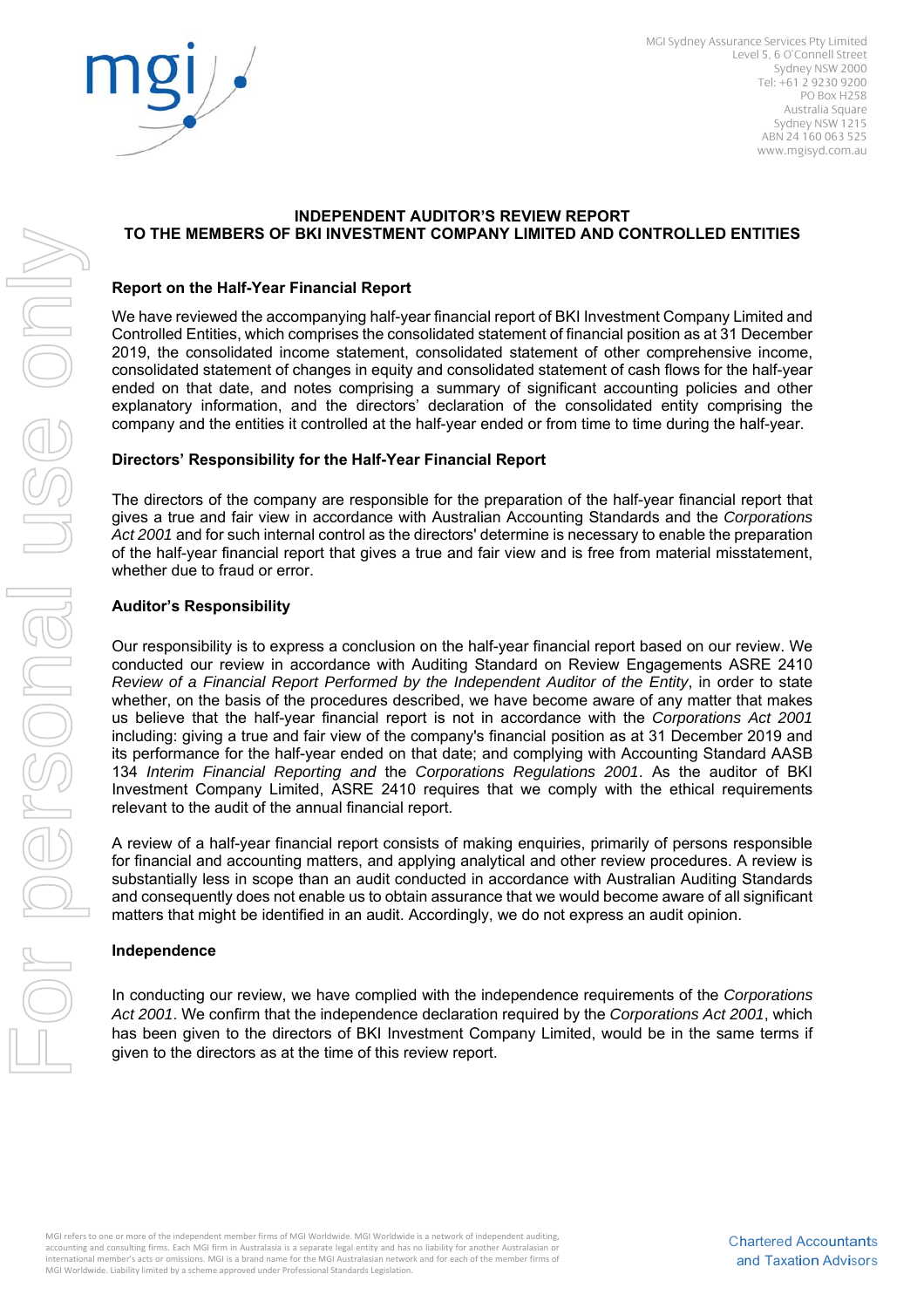

#### **Conclusion**

Based on our review, which is not an audit, we have not become aware of any matter that makes us

believe that the half-year financial report of BKI Investment Company Limited and Controlled Entities is not in accordance with the *Corporations Act 2001* including:

- a) giving a true and fair view of the entity's financial position as at 31 December 2019 and of its performance for the half-year ended on that date; and
- b) complying with Accounting Standard AASB 134 *Interim Financial Reporting and Corporations Regulations 2001*.

#### **Other Information**

The directors of the Company are responsible for the other information. The other information obtained at the date of this review report comprises the information included in the Directors' Report for the half year ended 31 December 2019, but does not include the financial report and our review report thereon. Our conclusion on the financial report does not cover the other information and accordingly we do not express any form of review conclusion thereon.

In connection with our review of the financial report, our responsibility is to read the other information and, in doing so, consider whether the other information is materially inconsistent with the financial report or our knowledge obtained in the review or otherwise appears to be materially misstated.

If, based on the work we have performed, we conclude that there is a material misstatement of this other information, we are required to report that fact. We have nothing to report in this regard

ridni

MGI Sydney Assurance Services Pty Limited Chartered Accountants

Clayton Lawrence **Director** 

Sydney, 21 January 2020